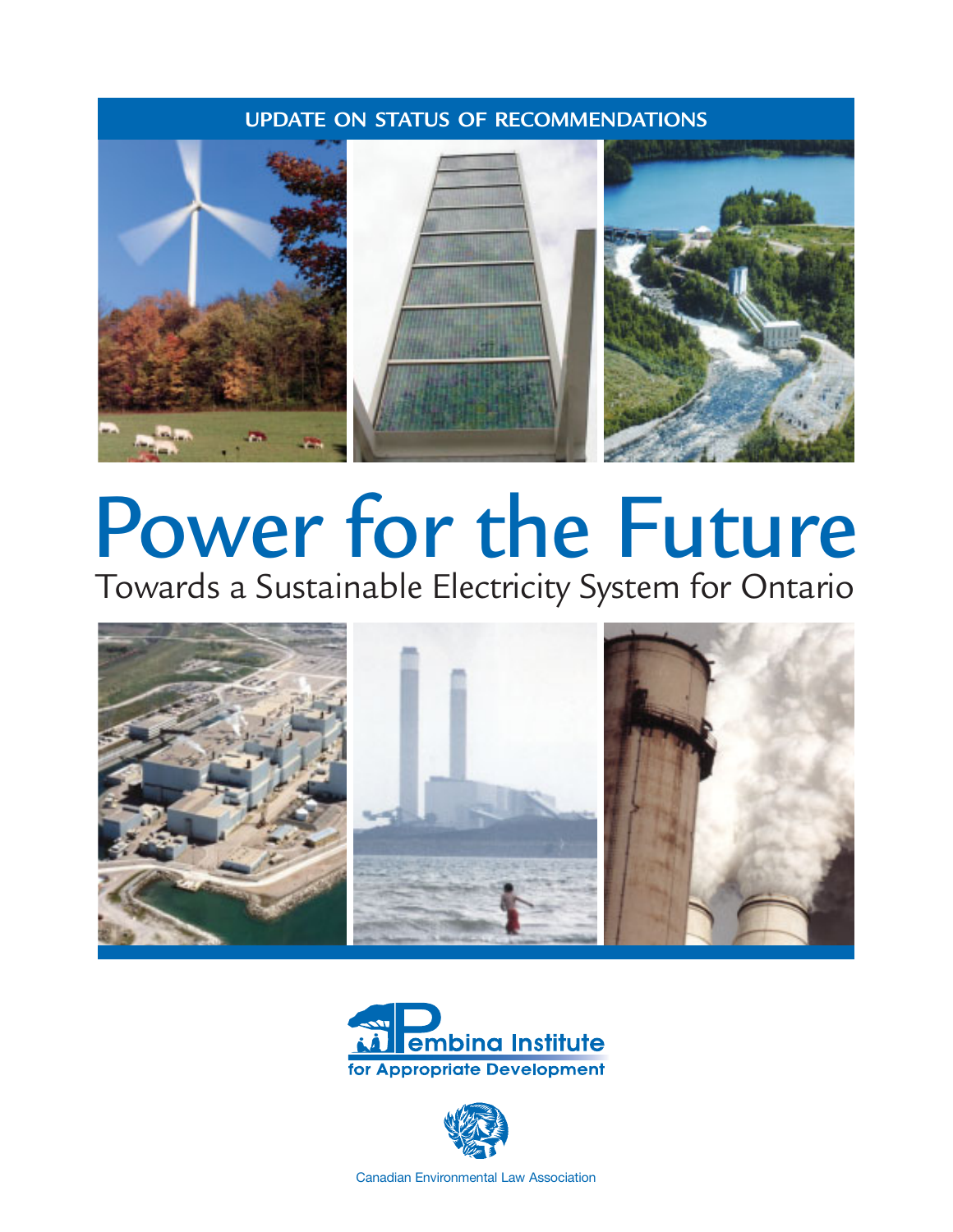### **Acknowledgements**

The Pembina Institute for Appropriate Development and the Canadian Environmental Law Association would like to thank the Oak Foundation for its financial support of this project.

Layout and Design by Green Living Communications

**Publication Date:** November 2005

**Author:** Mark Winfield, Ph.D.

**ISBN#**1-897043-42-1

**CELA Publication Number:** 525

### **About the author**

Mark S. Winfield, Ph.D.

Mark Winfield is Director of the Pembina Institute's Environmental Governance Program. Prior to joining Pembina he was Director of Research with the Canadian Institute for Environmental Law and Policy. Dr. Winfield holds a Ph.D. in Political Science from the University of Toronto, and has published reports and articles on a wide range of environmental policy issues. He is also a member of the associate faculty with the University of Toronto's Centre for the Environment.

### **About the Pembina Institute**

The Pembina Institute is an independent, not-for-profit environmental policy research and education organization specializing in the fields of sustainable energy, community sustainability, climate change and corporate environmental management. Founded in 1985 in Drayton Valley Alberta, the Institute now has offices in Calgary, Edmonton, Vancouver, Ottawa and Toronto.

For more information on the Institute's work, please visit our website at www.pembina.org.

### **About the Canadian Environmental Law Association**

The Canadian Environmental Law Association (CELA) is a public interest law group founded in 1970 for the purpose of using and improving laws to protect the environment and public health and safety. Funded as a legal aid clinic specializing in environmental law, CELA lawyers represent individuals and citizens' groups in the courts and before tribunals on a wide variety of environmental protection and resource management matters. In addition, CELA staff members are involved in a range of initiatives related to law reform, public education and community organization. Please visit our website at www.cela.ca.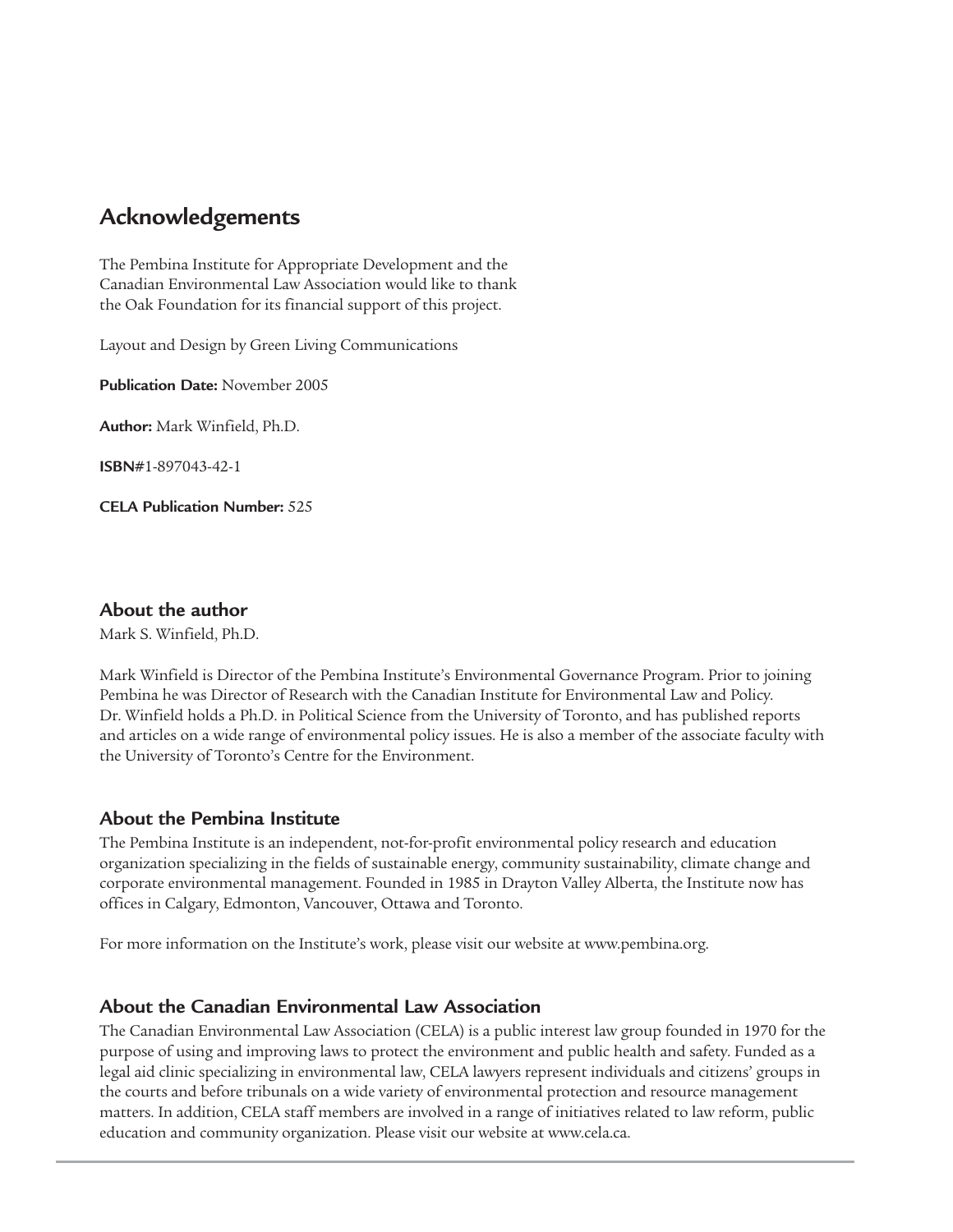## Towards a Sustainable Electricity System for Ontario? **A Provincial Progress Report**

### **I. Introduction**

### **Ontario's Electricity Situation**

The past seven years have been a period of extraordinary upheaval in the institutions and policies related to electricity in Ontario. More changes have occurred in the electricity sector since 1998 than over the preceding nine decades following the creation of the Ontario Hydro-Electric Power Commission (HEPC) in 1906.

The *Energy Competition Act* of 1998 divided the HEPC's successor, Ontario Hydro, into four separate entities: Ontario Power Generation (OPG), Hydro One, the Ontario Electricity Financial Corporation (OEFC), and the Electrical Safety Authority. In addition, under the legislation, competitive retail and wholesale electricity markets were introduced in May 2002, supervised by the Ontario Energy Board (OEB) and an Independent Market Operator (IMO). However, the government terminated the competitive retail electricity market six months later in the context of high and unstable electricity prices.

Meanwhile, from 1997 onwards, a significant portion of the province's nuclear generating facilities were taken out of service for safety and maintenance overhauls. This, in turn, led to an increased reliance on coal-fired generation to meet the province's electricity needs, a situation that has significantly exacerbated the severe air quality problems regularly experienced in southern Ontario.

The new provincial government elected in October 2003 made a strong commitment to the phase out of OPG's coal-fired plants by 2007 (later extended to  $2009$ <sup>1</sup> due to the severe environmental and health impacts of their operation.<sup>2</sup> The situation is further complicated by the consideration that all of the province's existing nuclear generating facilities would reach the end of their normal projected operational lifetimes by 2018. The Electricity Supply and Conservation Task Force illustrated the potential future gap between installed generating capacity and electricity demand with the following figure in its January 2004 report.

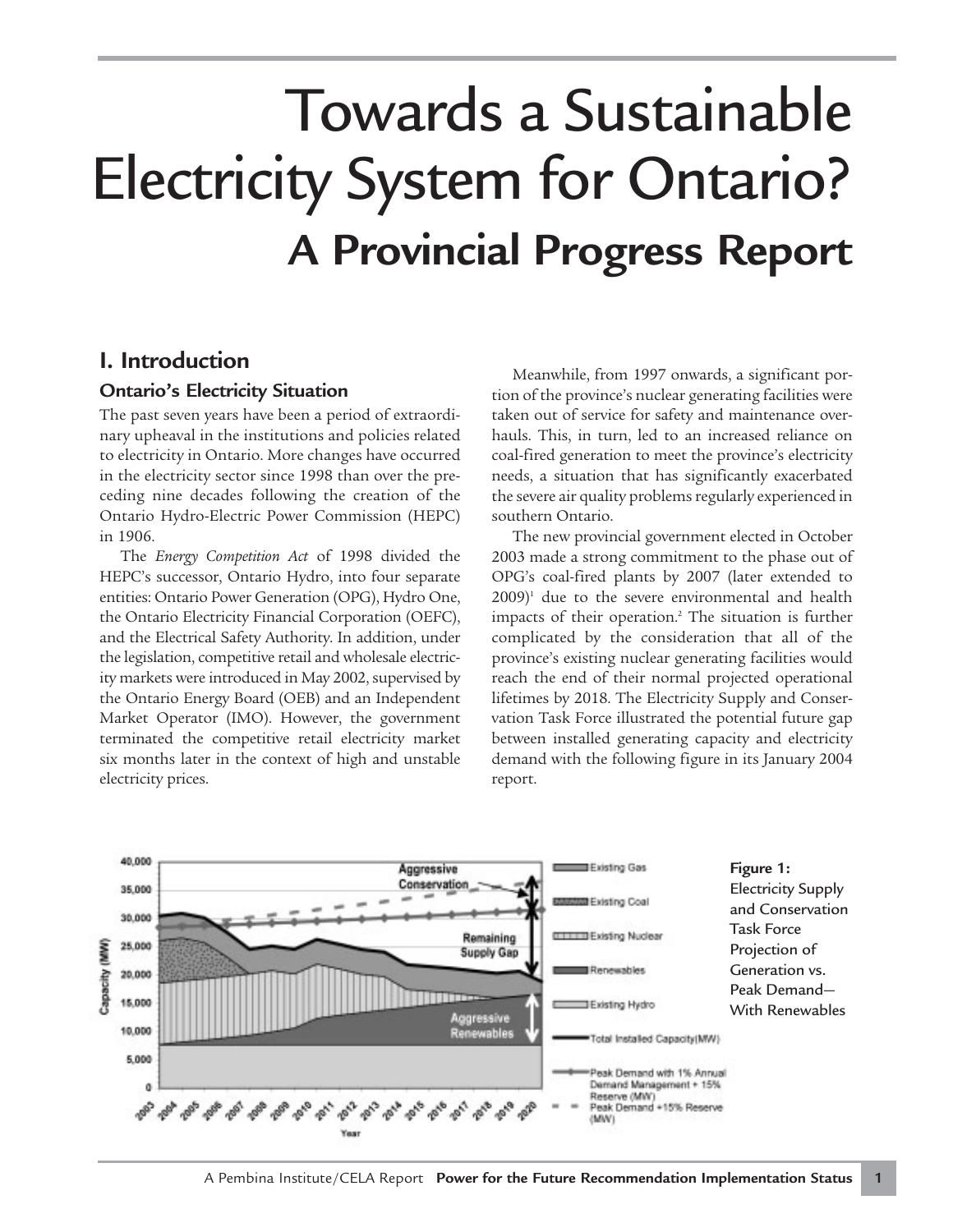The combination of the projected end of life of the province's existing coal-fired and nuclear generating stations and predictions of growing electricity demand have led the province to conclude that there is a need to replace or renew approximately 25,000 MW of generating capacity over the next 20 years, at an estimated cost of \$25-\$40 billion.<sup>3</sup> The situation has prompted a major debate over the province's future electricity needs and how those needs should be met.

### **Power for the Future: Key Findings**

In this context, the Pembina Institute and the Canadian Environmental Law Association published *Power for the Future: Towards A Sustainable Electricity System for Ontario* in May 2004.4 The study assessed the potential for energy efficiency and low-impact renewable energy sources to contribute to meeting future electricity demand in Ontario.

*Power for the Future* identified a major potential to reduce the province's future electricity demand through energy efficiency measures, increased cogeneration and fuel switching. Modeling conducted in conjunction with the Energy and Materials Research Group at Simon Fraser University concluded that it was possible to reduce projected demand by more than 40% by 2020 relative to business-as-usual scenarios using proven technologies that are commercially available today.

The achievement of these savings would allow the province to avoid the need to construct more than 12,000 MW of generating capacity. A capital investment of \$18.2 billion would be required over the 2005- 2020 period to achieve this result. However, energy consumers would recover 96% of their investments through energy savings that resulted from their adoption of more efficient technologies. By contrast, providing the equivalent amount of electricity through new nuclear generating facilities would cost in the range of \$26 billion in construction expenses alone.<sup>5</sup> Operating, waste disposal and decommissioning costs would be in addition to this base construction cost.<sup>6</sup>

When the potential impact of demand response measures to reduce demand at peak periods was combined with the improvements in end-use efficiency and increased cogeneration, the potential reduction in peak electricity demand approached 50% relative to the 2020 business-as-usual projection. In particular, peak demand could be reduced from 30,000 to just over 15,000 MW.

When these potential savings were combined with the large scale – but feasible – expansion of the use of proven renewable energy technologies, particularly wind, low-impact hydro and waste-generated gas combustion, *Power for the Future* found that it would be possible to meet the province's electricity needs reliably and cost effectively while phasing out coal-fired generation not later than 2010 and nuclear power by 2018. The result would be an electricity system that is more reliable and environmentally and economically sustainable than the existing system. The contributions of conservation and supply sources to such a system are summarized in the following figure.

| Demand Reductions - Efficiency/Cogeneration 73,499              |
|-----------------------------------------------------------------|
| On-Site Solar Roofs Program 2,628                               |
|                                                                 |
| Existing Peak Gas and Replaced Oil 12,208                       |
|                                                                 |
| New Hydro $\dots\dots\dots\dots\dots\dots\dots\dots\dots 8,760$ |
|                                                                 |
| New CCNG Base Load 25,623                                       |
|                                                                 |
|                                                                 |
|                                                                 |

### **Figure 2:**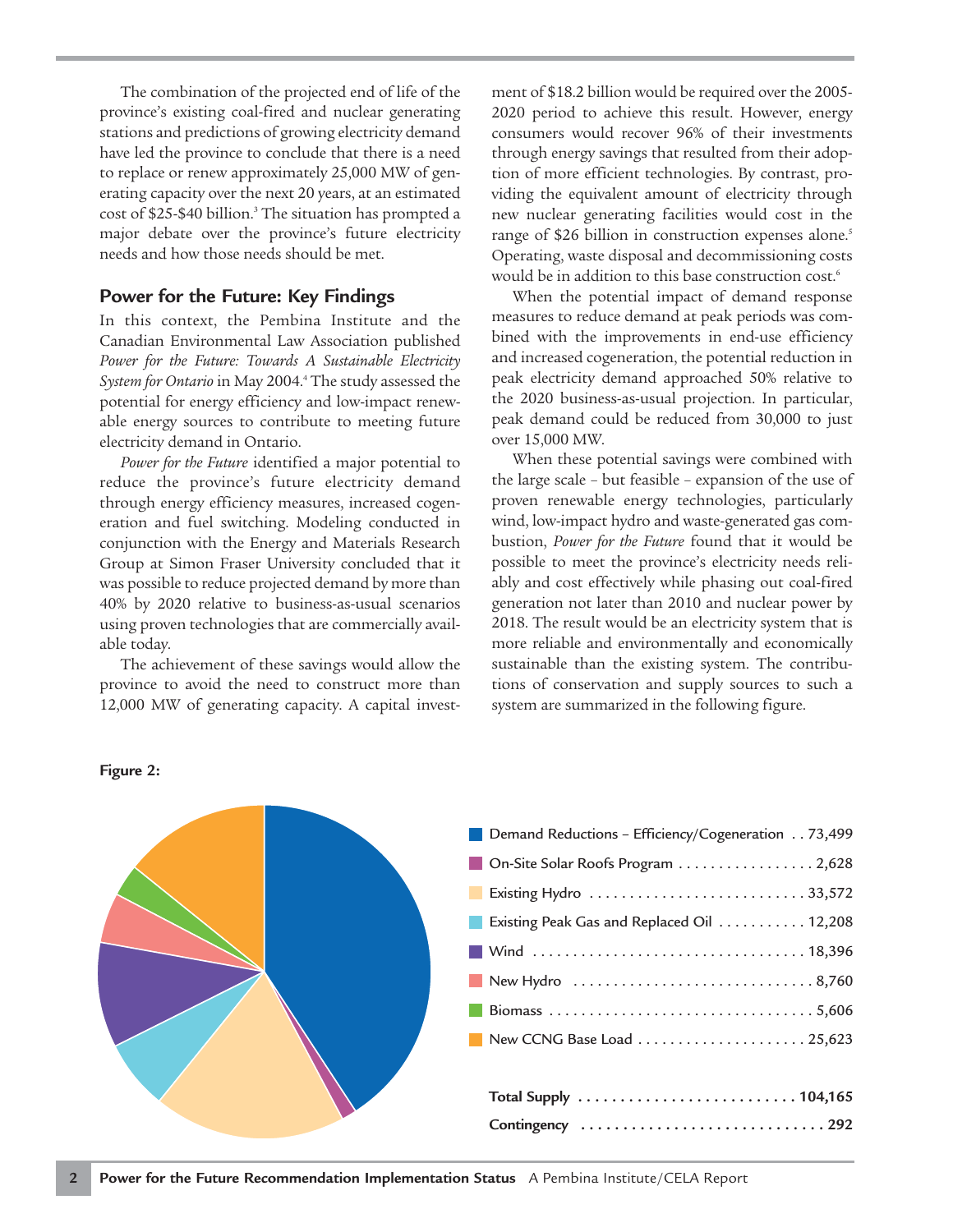### **The Ontario Power Authority Supply Advice Request**

Further restructuring of the electricity sector took place through Bill 100, the *Electricity Restructuring Act*, adopted at the end of 2004. Among other things, the Act provided for the establishment of a new entity, the Ontario Power Authority (OPA), to undertake longterm electricity system planning and to procure electricity supply and conservation programs. In May 2005, the provincial government mandated the Ontario Power Authority (OPA) to advise it on the shape of the province's future electricity supply mix. This advice, which is to be issued by December 1, 2005, is expected to provide the basis for an integrated electricity system plan to be developed by the OPA for the province. This plan, in turn, will set the direction for the province's long-term approach to electricity supply and demand.

### **Report Structure and Methodology**

*Power for the Future* presented 20 specific recommendations for action by the province to achieve its vision for a reliable, and environmentally and economically sustainable electricity system.

This report assesses the progress made by the province in relation to these recommendations since the publication of *Power for the Future* in May 2004.

The assessment relies on press releases and backgrounders, *Environmental Bill of Rights* Registry postings, and public statements and other documents from the Ministry of Energy, Ontario Power Authority, the Office of the Chief Conservation Officer, and Ontario Power Generation.

The evaluation is presented in tabular form in the following section. The overview table is followed by a discussion of the level of progress achieved on the recommendations, as well as conclusions and recommendations for immediate action by the province.

The information contained in this report was up to date as of November 21, 2005.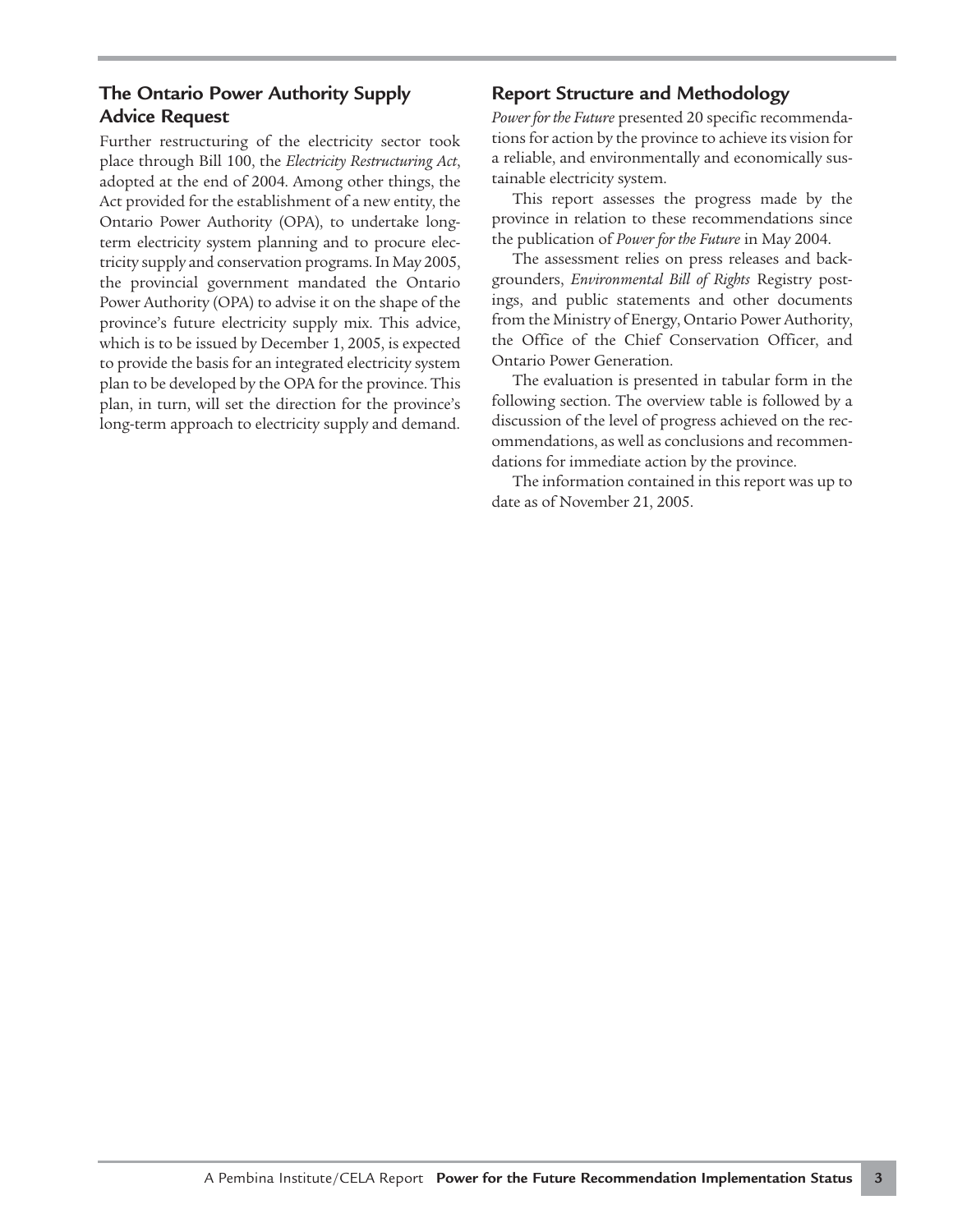### **II. Assessing Provincial Progress against the Power for the Future Recommendations**

The *Power for the Future* recommendations are provided in the left-hand column of **Table 1**, government action to date in the middle column. Comments and observations are provided in the right hand column.

| Power for the Future Recommendation                   | Government Action to date                       | <b>Comments</b> |
|-------------------------------------------------------|-------------------------------------------------|-----------------|
| 1. The Government of Ontario should adopt             | Minimum Efficiency Levels were set for          | Unclear if      |
| minimum energy efficiency standards under the         | thermostats for electric space heating          | Ministry of     |
| Energy Efficiency Act equivalent to the energy        | and industrial and commercial gas-              | Energy          |
| efficiency levels required for ENERGY STAR            | fired package furnaces in March 2004.           | currently has   |
| labeling for all major electricity-using devices      | Updated standards for seven other               | adequate        |
| and equipment when the market share for new           | products (power transformers,                   | resources to    |
| or replacement energy efficient models surpasses      | incandescent reflector lamps, gas-fired         | undertake a     |
| 50%, and not later than 2010 for all devices.         | water heaters [with input ratings of            | major updating  |
| The province should develop its own energy            | 75,000 Btu per hour or less] household          | project.        |
| efficiency standards for equipment not covered        | dishwashers, dusk-to-dawn luminaires,           |                 |
| by ENERGY STAR.                                       | chillers, and residential electric ranges)      |                 |
| Better efficiency standards are one of the most cost- | were adopted at the same time. <sup>7</sup>     |                 |
| effective ways of reducing electricity demand.        |                                                 |                 |
|                                                       | February 2005 proposal for minimum              |                 |
|                                                       | standards for three new products                |                 |
|                                                       | (large residential gas-fired furnaces,          |                 |
|                                                       | HID LPS lamps, and refrigerated display         |                 |
|                                                       | cabinets); to establish an Energuide            |                 |
|                                                       | labeling requirement for gas fireplaces;        |                 |
|                                                       | and update standards for 10 products            |                 |
|                                                       | (residential and commercial central             |                 |
|                                                       | air conditioners/heat pumps; packaged           |                 |
|                                                       | terminal air conditioners and heat              |                 |
|                                                       | pumps; commercial and industrial                |                 |
|                                                       | unitary air conditioners, heat pumps,           |                 |
|                                                       | and air-conditioning condensing units;          |                 |
|                                                       | water-loop heat pumps used to heat              |                 |
|                                                       | and cool commercial buildings;                  |                 |
|                                                       | residential electric water heaters;             |                 |
|                                                       | residential gas-fired water heaters,            |                 |
|                                                       | clothes washers, gas-fired low pressure         |                 |
|                                                       | steam boilers, and gas-fired hot water          |                 |
|                                                       | boilers). <sup>8</sup> These proposed standards |                 |
|                                                       | have yet to be adopted.                         |                 |

**Table 1:** Government of Ontario Action of Power for the Future Recommendations: November 2005

r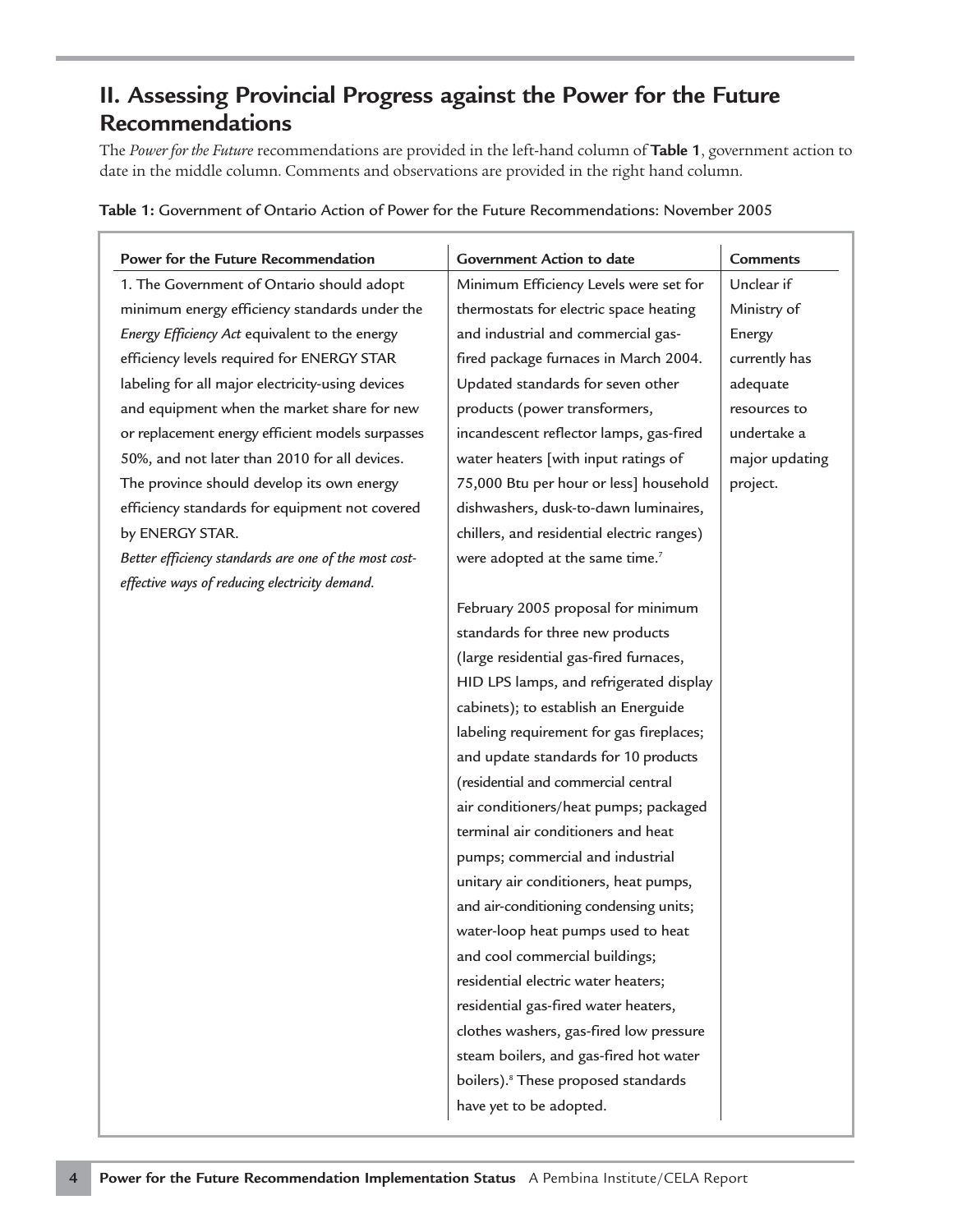|                                                          | No specific targets for the rate at      |                     |
|----------------------------------------------------------|------------------------------------------|---------------------|
|                                                          | which new or updated Energy              |                     |
|                                                          | Efficiency Act standards are to be       |                     |
|                                                          | developed have been established.         |                     |
| 2. The provincial Building Code should be                | No Action to date.                       |                     |
| amended to require R2000, Canadian Building              |                                          |                     |
| Improvement Program (CBIP) or equivalent                 |                                          |                     |
| energy efficiency performance for all new                |                                          |                     |
| buildings and building renovations by 2010.              |                                          |                     |
| This, again, is a very cost-effective method of          |                                          |                     |
| incorporating high levels of energy efficiency into new  |                                          |                     |
| buildings.                                               |                                          |                     |
| 3. The Planning Act should be amended to                 | Possibility of additional municipal      | The schedule        |
| permit municipalities to make energy efficiency          | powers related to green community        | for the intro-      |
| design requirements a condition of site                  | and building design were included in     | duction and         |
| approvals for buildings.                                 | October 2005 consultations on further    | adoption of         |
| This would give municipalities greater leverage          | Planning Act reform.                     | <b>Planning Act</b> |
| to drive increases in energy efficiency and              |                                          | amendments is       |
| reduce the environmental and health impacts              | The March 2005 Planning Act Provincial   | unknown.            |
| of energy generation and use on their communities.       | Policy Statement includes provisions     |                     |
|                                                          | stating that planning authorities shall  |                     |
|                                                          | support energy efficiency and improved   |                     |
|                                                          | air quality through land use and         |                     |
|                                                          | development patterns that promote        |                     |
|                                                          | design and orientation that maximizes    |                     |
|                                                          | the use of alternative or renewable      |                     |
|                                                          | energy, such as solar and wind energy,   |                     |
|                                                          | and the mitigating effects of vegetation |                     |
|                                                          | (s.1.8.1.(e))                            |                     |
| 4. The most energy-efficient technologies in all         | No action to date on appliances.         |                     |
| sectors and end-uses should be labeled through           | A pilot ENERGY STAR labeling program     |                     |
| the ENERGY STAR program or, if not included              | for new homes in Ontario was             |                     |
| in ENERGY STAR, through a provincial labeling            | announced by Natural Resources           |                     |
| system.                                                  | Canada in January 2005.9                 |                     |
| Such labeling programs make it easy for consumers        |                                          |                     |
| to readily identify energy efficient goods and services. |                                          |                     |
| 5. The Ontario Energy Board (OEB) performance-           | Rate system Conservation/Demand          | In 2005, 84 of      |
| based rate setting and Demand Side Management            | Management (CDM) incentives for          | 95 LCDs             |
|                                                          |                                          |                     |
| (DSM) incentive mechanism model currently                | Local Distribution Companies (LDCs -     | applied and         |
| applied to Enbridge Gas Distribution should be           | e.g., local utilities and Hydro One)     | received            |
| extended to Hydro One and all of Ontario's               | have been implemented by the Ontario     | approval of         |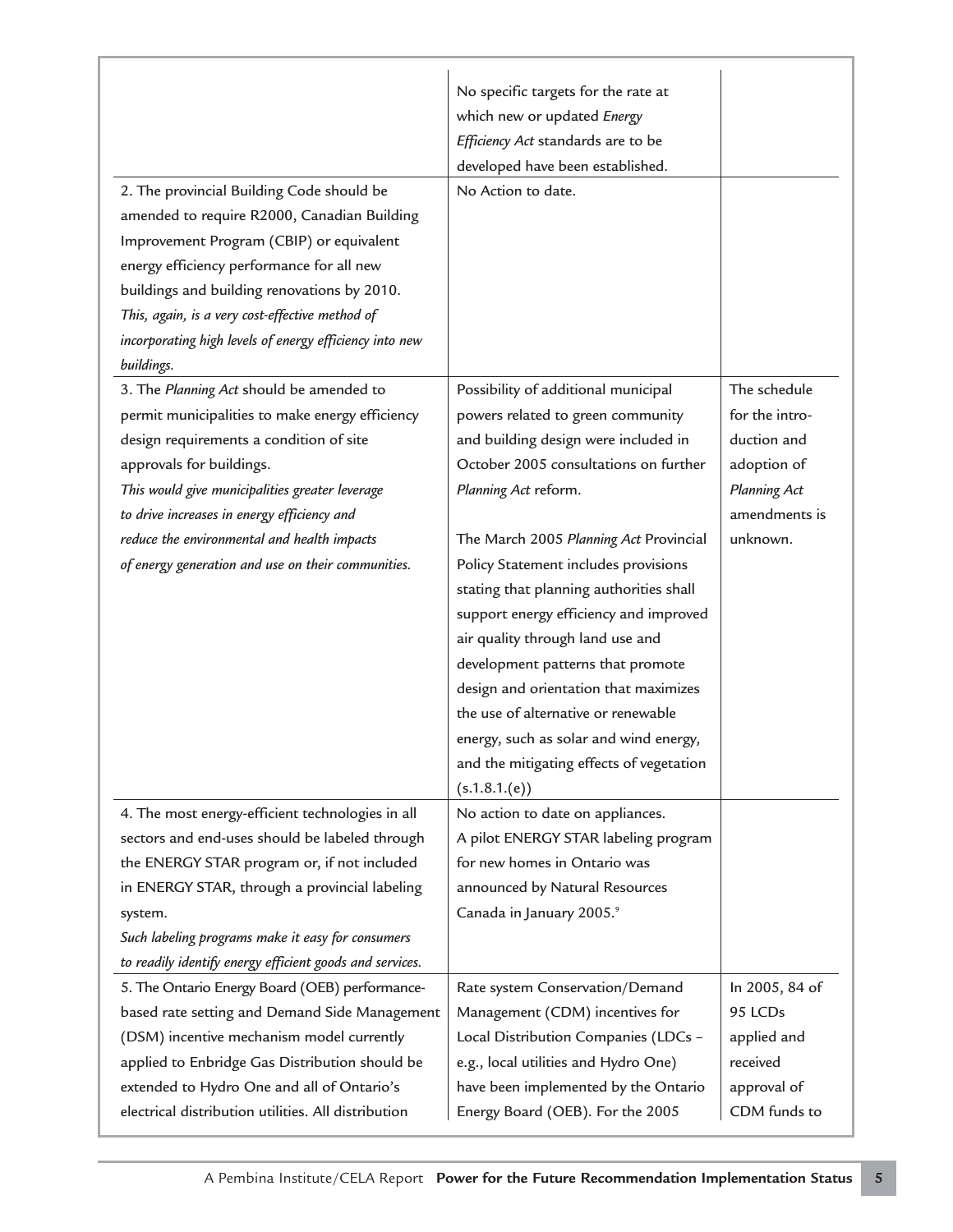| utilities should be required to set targets for<br>energy efficiency gains and be allowed to then<br>share in the benefits of DSM programs. The<br>incentive mechanisms should allow utilities<br>without DSM capabilities to meet their targets<br>by contracting the delivery of DSM programs to<br>other electrical and gas utilities, the energy service<br>industry or specialized non-profit agencies.<br>Such a system allows utilities to retain a small share<br>of the cost savings they generate for customers<br>through utility-delivered energy efficiency programs. | rate year, LDCs implementing CDM<br>programs are permitted to retain the<br>third tranche of their allowable market<br>based rate of return. The effect of this<br>provision will be to make \$160 million<br>available to LDCs for CDM programs<br>over three years. <sup>10</sup> | be invested over<br>three years.<br>Only nine have<br>applied for<br>additional funds<br>in 2006. <sup>11</sup> |
|------------------------------------------------------------------------------------------------------------------------------------------------------------------------------------------------------------------------------------------------------------------------------------------------------------------------------------------------------------------------------------------------------------------------------------------------------------------------------------------------------------------------------------------------------------------------------------|-------------------------------------------------------------------------------------------------------------------------------------------------------------------------------------------------------------------------------------------------------------------------------------|-----------------------------------------------------------------------------------------------------------------|
| 6. The Government of Ontario should expand                                                                                                                                                                                                                                                                                                                                                                                                                                                                                                                                         | A regulation requiring net metering for                                                                                                                                                                                                                                             | The schedule                                                                                                    |
| its current net metering policy to include all                                                                                                                                                                                                                                                                                                                                                                                                                                                                                                                                     | generators up to 500kW was adopted                                                                                                                                                                                                                                                  | for the                                                                                                         |
| industrial, commercial/institutional, and                                                                                                                                                                                                                                                                                                                                                                                                                                                                                                                                          | in October 2005. <sup>12</sup>                                                                                                                                                                                                                                                      | adoption of                                                                                                     |
| residential users, and develop grid inter-tie                                                                                                                                                                                                                                                                                                                                                                                                                                                                                                                                      |                                                                                                                                                                                                                                                                                     | Bill 21 is                                                                                                      |
| specifications and training programs for utility                                                                                                                                                                                                                                                                                                                                                                                                                                                                                                                                   | Consultations on Standard Offer                                                                                                                                                                                                                                                     | uncertain.                                                                                                      |
| staff. A series of annual special RFPs or feed-in                                                                                                                                                                                                                                                                                                                                                                                                                                                                                                                                  | Contracts for small generators                                                                                                                                                                                                                                                      |                                                                                                                 |
| tariffs should be issued to encourage smaller                                                                                                                                                                                                                                                                                                                                                                                                                                                                                                                                      | (<10 MW) of clean or renewable energy                                                                                                                                                                                                                                               |                                                                                                                 |
| industries and large commercial and                                                                                                                                                                                                                                                                                                                                                                                                                                                                                                                                                | were initiated by the OPA in October                                                                                                                                                                                                                                                |                                                                                                                 |
| institutional facilities to develop their                                                                                                                                                                                                                                                                                                                                                                                                                                                                                                                                          | 2005.13                                                                                                                                                                                                                                                                             |                                                                                                                 |
| cogeneration potential.                                                                                                                                                                                                                                                                                                                                                                                                                                                                                                                                                            |                                                                                                                                                                                                                                                                                     |                                                                                                                 |
| Net metering allows end users who generate some or                                                                                                                                                                                                                                                                                                                                                                                                                                                                                                                                 | Bill 21, the proposed Electricity                                                                                                                                                                                                                                                   |                                                                                                                 |
| all of their own power to draw power from the grid                                                                                                                                                                                                                                                                                                                                                                                                                                                                                                                                 | Conservation Responsibility Act,                                                                                                                                                                                                                                                    |                                                                                                                 |
| as needed and to feed surplus power to the grid.                                                                                                                                                                                                                                                                                                                                                                                                                                                                                                                                   | introduced November 3, 2005                                                                                                                                                                                                                                                         |                                                                                                                 |
| For smaller self-generators, a set offer price for                                                                                                                                                                                                                                                                                                                                                                                                                                                                                                                                 | includes provisions related to the                                                                                                                                                                                                                                                  |                                                                                                                 |
| power sent to the grid can be more attractive than                                                                                                                                                                                                                                                                                                                                                                                                                                                                                                                                 | implementation of net metering.                                                                                                                                                                                                                                                     |                                                                                                                 |
| competing in complex competitive bidding processes                                                                                                                                                                                                                                                                                                                                                                                                                                                                                                                                 |                                                                                                                                                                                                                                                                                     |                                                                                                                 |
| for new supply.                                                                                                                                                                                                                                                                                                                                                                                                                                                                                                                                                                    |                                                                                                                                                                                                                                                                                     |                                                                                                                 |
| 7. The Government of Ontario should establish<br>a partnership with utilities, financial institutions,                                                                                                                                                                                                                                                                                                                                                                                                                                                                             | No action to date.                                                                                                                                                                                                                                                                  |                                                                                                                 |
| energy service companies, municipalities, and                                                                                                                                                                                                                                                                                                                                                                                                                                                                                                                                      |                                                                                                                                                                                                                                                                                     |                                                                                                                 |
| other stakeholders to offer a series of financing                                                                                                                                                                                                                                                                                                                                                                                                                                                                                                                                  |                                                                                                                                                                                                                                                                                     |                                                                                                                 |
| mechanisms to assist electricity consumers in                                                                                                                                                                                                                                                                                                                                                                                                                                                                                                                                      |                                                                                                                                                                                                                                                                                     |                                                                                                                 |
| all sectors to finance the adoption of energy                                                                                                                                                                                                                                                                                                                                                                                                                                                                                                                                      |                                                                                                                                                                                                                                                                                     |                                                                                                                 |
| efficient products and technologies or other                                                                                                                                                                                                                                                                                                                                                                                                                                                                                                                                       |                                                                                                                                                                                                                                                                                     |                                                                                                                 |
| measures that can be financed out of the savings                                                                                                                                                                                                                                                                                                                                                                                                                                                                                                                                   |                                                                                                                                                                                                                                                                                     |                                                                                                                 |
| they will achieve through these investments.                                                                                                                                                                                                                                                                                                                                                                                                                                                                                                                                       |                                                                                                                                                                                                                                                                                     |                                                                                                                 |
| The up-front costs of purchasing energy efficient                                                                                                                                                                                                                                                                                                                                                                                                                                                                                                                                  |                                                                                                                                                                                                                                                                                     |                                                                                                                 |
| goods or services can be a significant hurdle for many                                                                                                                                                                                                                                                                                                                                                                                                                                                                                                                             |                                                                                                                                                                                                                                                                                     |                                                                                                                 |
| consumers despite the net savings that will be                                                                                                                                                                                                                                                                                                                                                                                                                                                                                                                                     |                                                                                                                                                                                                                                                                                     |                                                                                                                 |
| generated over the more efficient product's lifecycle.                                                                                                                                                                                                                                                                                                                                                                                                                                                                                                                             |                                                                                                                                                                                                                                                                                     |                                                                                                                 |
|                                                                                                                                                                                                                                                                                                                                                                                                                                                                                                                                                                                    |                                                                                                                                                                                                                                                                                     |                                                                                                                 |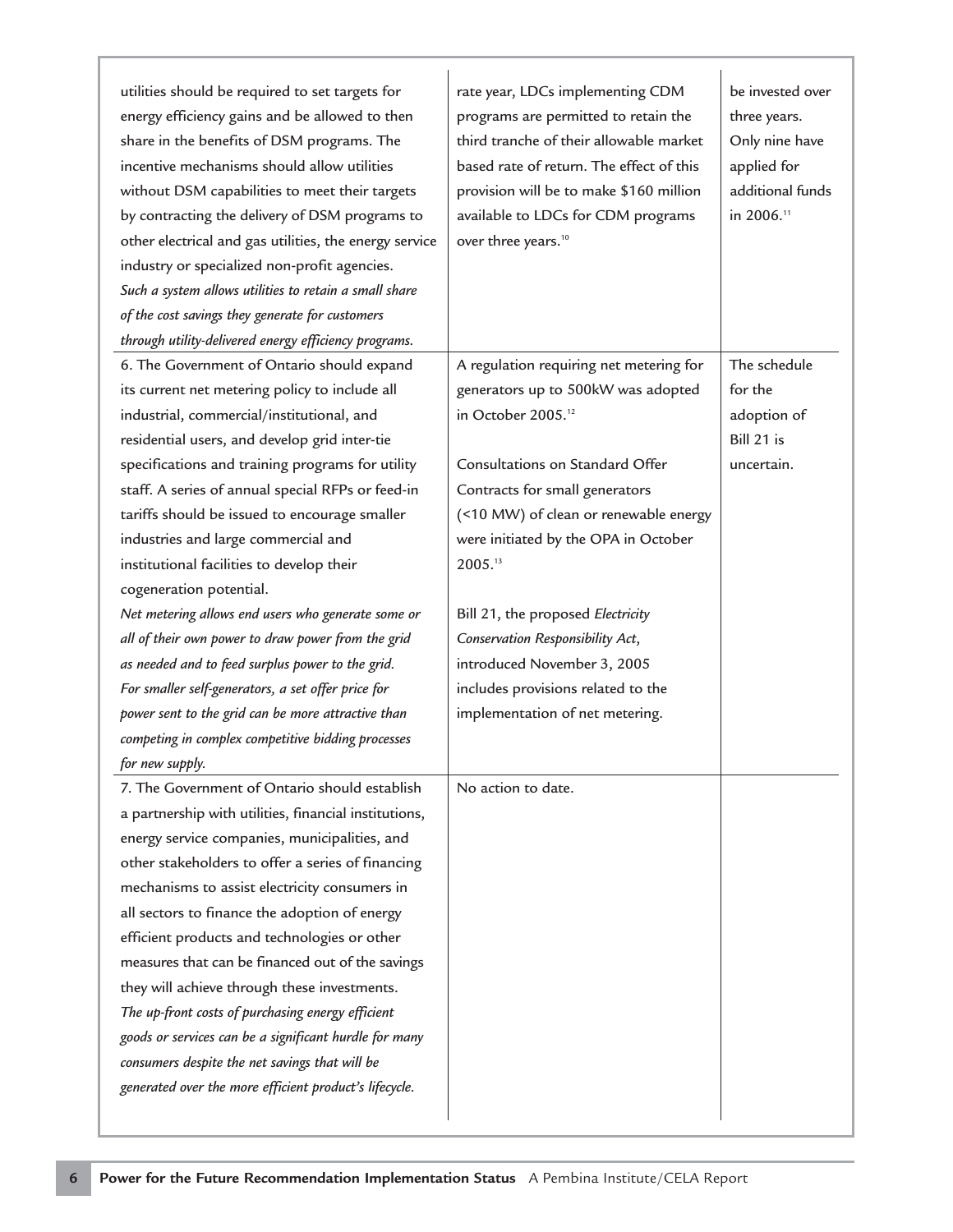| 8. The Government of Ontario should enter              | No reported progress to date on a Kyoto |                   |
|--------------------------------------------------------|-----------------------------------------|-------------------|
| into an agreement with the federal government          | Protocol implementation agreement.      |                   |
| under the auspices of the federal government's         |                                         |                   |
| Kyoto Protocol implementation plan to share            | A Provincial Sales Tax rebate on ENERGY |                   |
| the costs of providing the following financial         | STAR rated appliances ended July 2004.  |                   |
| incentives for the adoption of energy efficient        |                                         |                   |
| technologies:                                          | Sales tax rebates on residential wind   |                   |
| · Grants for high efficiency home energy               | energy, micro hydro-electric and        |                   |
| retrofits and new R2000 homes                          | geothermal energy systems extended      |                   |
| · Grants towards the additional cost of new            | to November 2007. <sup>14</sup>         |                   |
| high-efficiency commercial buildings and               |                                         |                   |
| commercial building retrofits                          |                                         |                   |
| · Sales tax rebates for all ENERGY STAR                |                                         |                   |
| products in all sectors and small-scale                |                                         |                   |
| renewable energy power sources                         |                                         |                   |
| · Business tax credits for industrial energy           |                                         |                   |
| efficiency equipment and cogeneration                  |                                         |                   |
| systems. These incentives should focus initially       |                                         |                   |
| on technologies where the largest reductions           |                                         |                   |
| can be achieved at the lowest cost, such as            |                                         |                   |
| commercial HVAC and lighting and industrial            |                                         |                   |
| drive power. The incentives should be in effect        |                                         |                   |
| only until the market share of the efficient           |                                         |                   |
| technology reaches 50%.                                |                                         |                   |
| This is a cost-effective way for Canada to achieve     |                                         |                   |
| significant domestic greenhouse gas reductions.        |                                         |                   |
| 9. Mechanisms to ensure the delivery of                | A low-income mandate was not            |                   |
| programs to low-income consumers should be             | included in the LCD incentives.         |                   |
| incorporated into the DSM mandates and                 | However, an October 2005 Ministerial    |                   |
| incentives provided to energy and electrical           | Directive requires the OPA to procure   |                   |
| distribution utilities. A specific portion of DSM      | 100 MW in savings from residents of     |                   |
| spending should be set aside for this purpose,         | low income and social housing through   |                   |
| including revenues from the Public Benefits            | implementation of a low-income          |                   |
| Charge proposed in Recommendation 11.                  | program.                                |                   |
| Low income households are often the most vulnerable    |                                         |                   |
| to rising energy costs. Programs specifically targeted |                                         |                   |
| to low-income households can help alleviate the        |                                         |                   |
| impact of rising rates.                                |                                         |                   |
| 10. The Government of Ontario should adopt             | Bill 100, the Electricity Restructuring | The institutional |
| legislation creating a new agency, the Ontario         | Act provided for the establishment of   | structure for     |
|                                                        | a conservation bureau led by a Chief    | the OPA and       |
| Sustainable Energy Authority, reporting to the         |                                         |                   |
|                                                        |                                         |                   |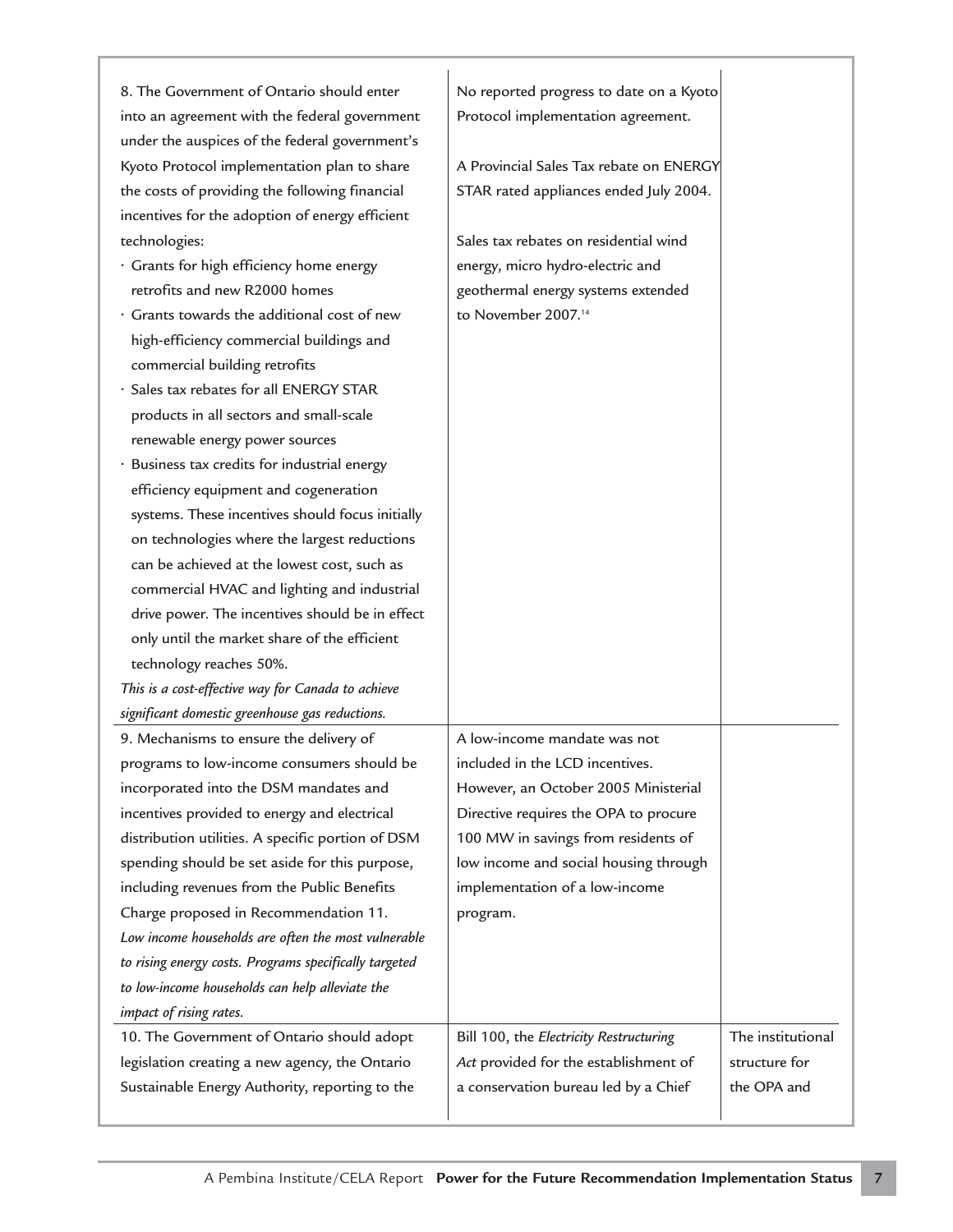| planning efforts. The agency's functions<br>adopted via Bill<br>should include:<br>The first Chief Conservation Officer<br>100 is the reverse<br>· The coordination and oversight of the devel-<br>was appointed in April 2005. The Chief<br>of that recom-<br>mended in Power<br>opment and implementation of provincial<br>Conservation Officer's First Annual<br>energy efficiency standards and labeling<br>Report was tabled November 2005. <sup>15</sup><br>for the Future.<br>programs;<br>· Ensuring the consideration of energy efficiency<br>New conservation-related positions<br>in the policies and programs of provincial<br>have been established within the<br>Ministry of Energy: the ADM<br>government agencies<br>· The ongoing assessment of the effectiveness<br>Conservation and Strategic Policy, and<br>of energy efficiency programs being delivered<br>the Manager of Conservation.<br>by utilities and provincial agencies, including<br>low-income programs, and the provision of<br>recommendations for their improvement to the<br>provincial government and the OEB; |
|-----------------------------------------------------------------------------------------------------------------------------------------------------------------------------------------------------------------------------------------------------------------------------------------------------------------------------------------------------------------------------------------------------------------------------------------------------------------------------------------------------------------------------------------------------------------------------------------------------------------------------------------------------------------------------------------------------------------------------------------------------------------------------------------------------------------------------------------------------------------------------------------------------------------------------------------------------------------------------------------------------------------------------------------------------------------------------------------------------|
|                                                                                                                                                                                                                                                                                                                                                                                                                                                                                                                                                                                                                                                                                                                                                                                                                                                                                                                                                                                                                                                                                                     |
|                                                                                                                                                                                                                                                                                                                                                                                                                                                                                                                                                                                                                                                                                                                                                                                                                                                                                                                                                                                                                                                                                                     |
|                                                                                                                                                                                                                                                                                                                                                                                                                                                                                                                                                                                                                                                                                                                                                                                                                                                                                                                                                                                                                                                                                                     |
|                                                                                                                                                                                                                                                                                                                                                                                                                                                                                                                                                                                                                                                                                                                                                                                                                                                                                                                                                                                                                                                                                                     |
|                                                                                                                                                                                                                                                                                                                                                                                                                                                                                                                                                                                                                                                                                                                                                                                                                                                                                                                                                                                                                                                                                                     |
|                                                                                                                                                                                                                                                                                                                                                                                                                                                                                                                                                                                                                                                                                                                                                                                                                                                                                                                                                                                                                                                                                                     |
|                                                                                                                                                                                                                                                                                                                                                                                                                                                                                                                                                                                                                                                                                                                                                                                                                                                                                                                                                                                                                                                                                                     |
|                                                                                                                                                                                                                                                                                                                                                                                                                                                                                                                                                                                                                                                                                                                                                                                                                                                                                                                                                                                                                                                                                                     |
|                                                                                                                                                                                                                                                                                                                                                                                                                                                                                                                                                                                                                                                                                                                                                                                                                                                                                                                                                                                                                                                                                                     |
|                                                                                                                                                                                                                                                                                                                                                                                                                                                                                                                                                                                                                                                                                                                                                                                                                                                                                                                                                                                                                                                                                                     |
|                                                                                                                                                                                                                                                                                                                                                                                                                                                                                                                                                                                                                                                                                                                                                                                                                                                                                                                                                                                                                                                                                                     |
|                                                                                                                                                                                                                                                                                                                                                                                                                                                                                                                                                                                                                                                                                                                                                                                                                                                                                                                                                                                                                                                                                                     |
|                                                                                                                                                                                                                                                                                                                                                                                                                                                                                                                                                                                                                                                                                                                                                                                                                                                                                                                                                                                                                                                                                                     |
|                                                                                                                                                                                                                                                                                                                                                                                                                                                                                                                                                                                                                                                                                                                                                                                                                                                                                                                                                                                                                                                                                                     |
|                                                                                                                                                                                                                                                                                                                                                                                                                                                                                                                                                                                                                                                                                                                                                                                                                                                                                                                                                                                                                                                                                                     |
| · The forecasting of the province's future                                                                                                                                                                                                                                                                                                                                                                                                                                                                                                                                                                                                                                                                                                                                                                                                                                                                                                                                                                                                                                                          |
| electricity needs;                                                                                                                                                                                                                                                                                                                                                                                                                                                                                                                                                                                                                                                                                                                                                                                                                                                                                                                                                                                                                                                                                  |
| · Research, development, education, and                                                                                                                                                                                                                                                                                                                                                                                                                                                                                                                                                                                                                                                                                                                                                                                                                                                                                                                                                                                                                                                             |
| information dissemination on energy-efficient                                                                                                                                                                                                                                                                                                                                                                                                                                                                                                                                                                                                                                                                                                                                                                                                                                                                                                                                                                                                                                                       |
| technologies and practices;                                                                                                                                                                                                                                                                                                                                                                                                                                                                                                                                                                                                                                                                                                                                                                                                                                                                                                                                                                                                                                                                         |
| · The proposed Ontario Power Authority,                                                                                                                                                                                                                                                                                                                                                                                                                                                                                                                                                                                                                                                                                                                                                                                                                                                                                                                                                                                                                                                             |
| responsible for issuing requests for proposals                                                                                                                                                                                                                                                                                                                                                                                                                                                                                                                                                                                                                                                                                                                                                                                                                                                                                                                                                                                                                                                      |
| for the construction of new generating capacity,                                                                                                                                                                                                                                                                                                                                                                                                                                                                                                                                                                                                                                                                                                                                                                                                                                                                                                                                                                                                                                                    |
| should be a division of the new agency.                                                                                                                                                                                                                                                                                                                                                                                                                                                                                                                                                                                                                                                                                                                                                                                                                                                                                                                                                                                                                                                             |
| By emphasizing efficiency and conservation over new                                                                                                                                                                                                                                                                                                                                                                                                                                                                                                                                                                                                                                                                                                                                                                                                                                                                                                                                                                                                                                                 |
| supply, Ontario can dramatically improve its low                                                                                                                                                                                                                                                                                                                                                                                                                                                                                                                                                                                                                                                                                                                                                                                                                                                                                                                                                                                                                                                    |
| levels of electricity productivity and increase its                                                                                                                                                                                                                                                                                                                                                                                                                                                                                                                                                                                                                                                                                                                                                                                                                                                                                                                                                                                                                                                 |
| economic competitiveness.                                                                                                                                                                                                                                                                                                                                                                                                                                                                                                                                                                                                                                                                                                                                                                                                                                                                                                                                                                                                                                                                           |
| 11. A Public Benefits Charge (PBC) of 0.3<br>No action on general public benefits<br>The OPA may be                                                                                                                                                                                                                                                                                                                                                                                                                                                                                                                                                                                                                                                                                                                                                                                                                                                                                                                                                                                                 |
| able to access<br>cents/kWh should be applied on all electricity<br>charge.                                                                                                                                                                                                                                                                                                                                                                                                                                                                                                                                                                                                                                                                                                                                                                                                                                                                                                                                                                                                                         |
| sales to finance energy efficiency and low-<br>resources via Bill                                                                                                                                                                                                                                                                                                                                                                                                                                                                                                                                                                                                                                                                                                                                                                                                                                                                                                                                                                                                                                   |
| 100 mechanisms,<br>income assistance programs.                                                                                                                                                                                                                                                                                                                                                                                                                                                                                                                                                                                                                                                                                                                                                                                                                                                                                                                                                                                                                                                      |
| but has not<br>Such charges are common in other leading                                                                                                                                                                                                                                                                                                                                                                                                                                                                                                                                                                                                                                                                                                                                                                                                                                                                                                                                                                                                                                             |
| jurisdictions, such as California, and recognize the<br>made significant                                                                                                                                                                                                                                                                                                                                                                                                                                                                                                                                                                                                                                                                                                                                                                                                                                                                                                                                                                                                                            |
| use of these<br>importance of providing funds for driving innovation                                                                                                                                                                                                                                                                                                                                                                                                                                                                                                                                                                                                                                                                                                                                                                                                                                                                                                                                                                                                                                |
| mechanisms for<br>and efficiency in the electricity sector.                                                                                                                                                                                                                                                                                                                                                                                                                                                                                                                                                                                                                                                                                                                                                                                                                                                                                                                                                                                                                                         |
| conservation                                                                                                                                                                                                                                                                                                                                                                                                                                                                                                                                                                                                                                                                                                                                                                                                                                                                                                                                                                                                                                                                                        |
| purposes to                                                                                                                                                                                                                                                                                                                                                                                                                                                                                                                                                                                                                                                                                                                                                                                                                                                                                                                                                                                                                                                                                         |
| date.                                                                                                                                                                                                                                                                                                                                                                                                                                                                                                                                                                                                                                                                                                                                                                                                                                                                                                                                                                                                                                                                                               |
|                                                                                                                                                                                                                                                                                                                                                                                                                                                                                                                                                                                                                                                                                                                                                                                                                                                                                                                                                                                                                                                                                                     |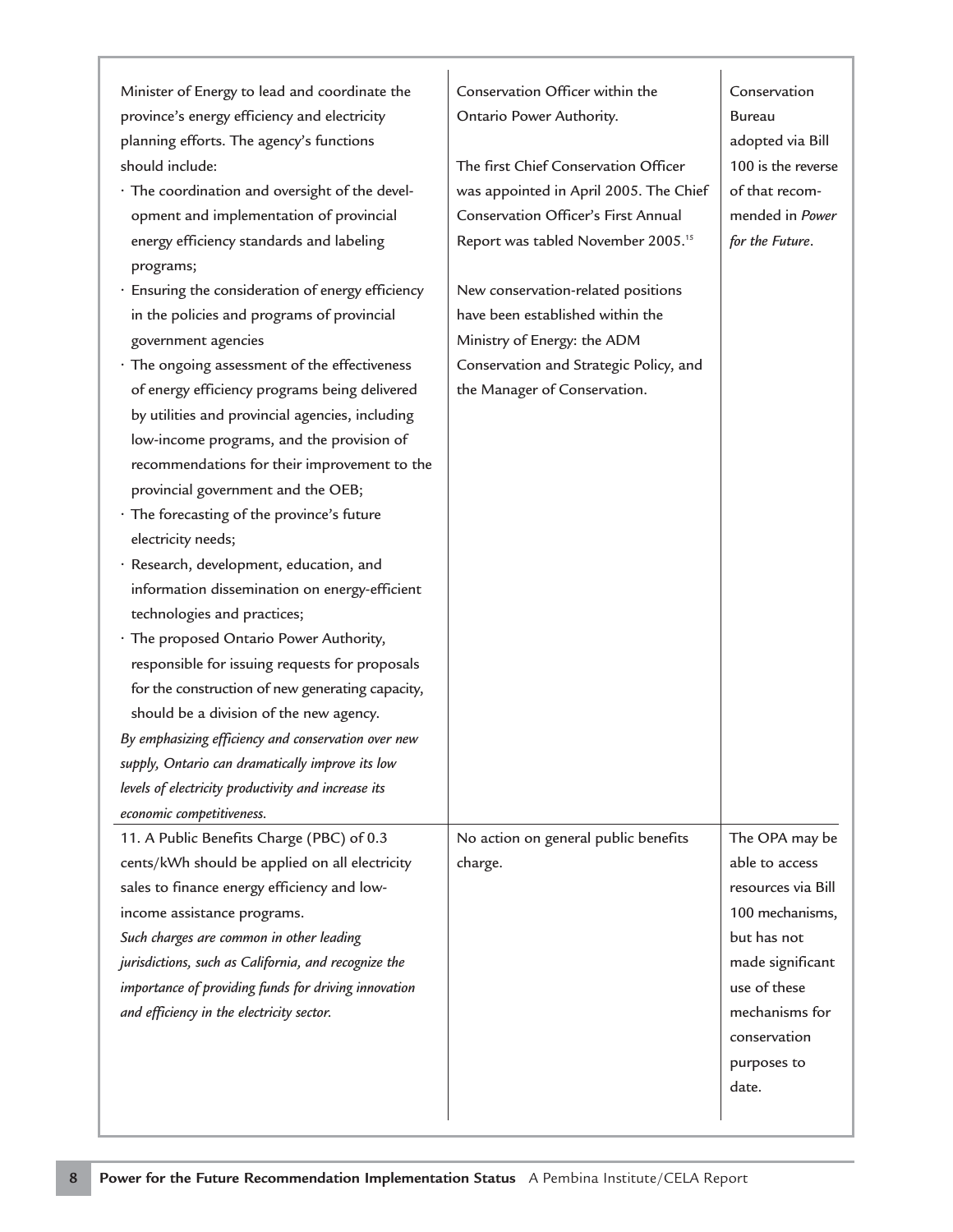| 12. The Government of Ontario should imple-                                                 | The OEB issued recommendations in                 | Time-of-day                          |
|---------------------------------------------------------------------------------------------|---------------------------------------------------|--------------------------------------|
|                                                                                             | January 2005 on the implementation                |                                      |
| ment the following demand response policies:<br>· The OEB should be directed to undertake a |                                                   | pricing is not                       |
|                                                                                             | of a smart metering program for                   | currently avail-<br>able to residen- |
| generic proceeding on demand response to                                                    | 800,000 homes by 2007 and all                     |                                      |
| consider the various issues impeding demand                                                 | homes by 2010 in response to a                    | tial customers.                      |
| response and develop appropriate policies                                                   | request from the government.                      |                                      |
| and codes to encourage greater demand                                                       |                                                   |                                      |
| response in the Ontario market.                                                             | Time-of-day pricing was introduced by             |                                      |
| · The Government of Ontario should assess the                                               | the OEB on April 1, 2005.                         |                                      |
| infrastructure needed to encourage and                                                      |                                                   |                                      |
| facilitate demand response in the Ontario                                                   | The OPA was directed by the Minister of           |                                      |
| market. A portion of the revenues generated                                                 | Energy in June 2005 to procure 250 MW             |                                      |
| by the PBC proposed in Recommendation 11                                                    | of DSM/Demand Response initiatives. <sup>16</sup> |                                      |
| should be used to meet the costs of providing                                               | The OPA issued an RFP for 20 MW                   |                                      |
| the required infrastructure.                                                                | of demand response programs in                    |                                      |
| · All electricity consumers should be able to                                               | Northern York region as the first phase           |                                      |
| participate in demand response programs                                                     | of procurement in October 2005.                   |                                      |
| and should not be capped in terms of the                                                    |                                                   |                                      |
| level of their participation.                                                               |                                                   |                                      |
| Reducing peak demand reduces the need for new                                               |                                                   |                                      |
| generation and transmission infrastructure and                                              |                                                   |                                      |
| reduces peak spot market prices and price volatility.                                       |                                                   |                                      |
| 13. The Government of Ontario should under-                                                 | No action to date.                                |                                      |
| take a design and costing study for a 200,000                                               |                                                   |                                      |
| unit solar PV roof program modeled on those                                                 |                                                   |                                      |
| undertaken in Europe and the United States                                                  |                                                   |                                      |
| and implement this program using a feed-in                                                  |                                                   |                                      |
| tariff funding mechanism.                                                                   |                                                   |                                      |
| A solar roofs program would offer a way to help deal                                        |                                                   |                                      |
| with summer peak electricity demand, while creating                                         |                                                   |                                      |
| significant economies of scale and avoiding transmis-                                       |                                                   |                                      |
| sion losses by delivering power where it is being used.                                     |                                                   |                                      |
| 14. The Government of Ontario should issue,                                                 | The provincial government has                     |                                      |
| through the IMO, RFPs for supply from wind,                                                 | established the following targets for             |                                      |
| upgraded existing or new small-scale hydro,                                                 | Renewables: 5 per cent (1,350 MW) of              |                                      |
| solar, the use of waste-generated methane from                                              | all generating capacity is to come from           |                                      |
| municipal, agricultural, industrial sources and                                             | new renewable sources by 2007 and                 |                                      |
| other low-impact renewable energy sources.                                                  | 10 per cent (2,700 MW) by 2010. <sup>17</sup>     |                                      |
|                                                                                             |                                                   |                                      |
| The initial RFPs should seek to have 4,500 MW                                               | Three RFPs for renewable supply have              |                                      |
| of capacity in place by 2010, followed by                                                   | been issued to date:                              |                                      |
| additional calls for supply up to 7,100 MW by                                               | June 2004: 1st RFP for 300 MW                     |                                      |
| 2015 and 9,800 MW by 2020.                                                                  | renewables. Ten successful projects               |                                      |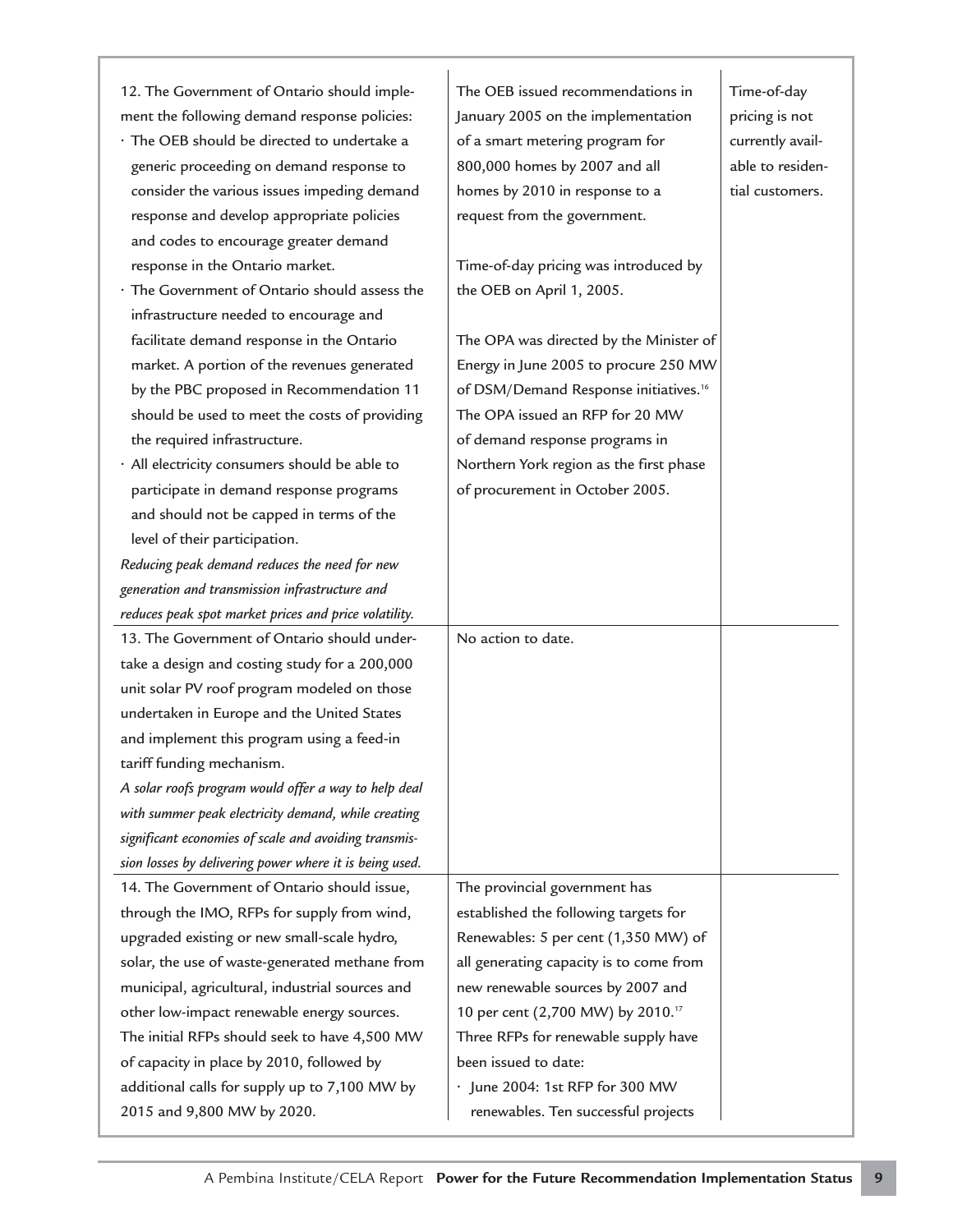| The aggressive development of new renewable energy<br>sources can diversify the province's power mix, create<br>a more flexible and reliable power system and reduce<br>the health and environmental impacts of electricity<br>generation. | were announced in November 2004: <sup>18</sup><br>- 31 MW Small Hydro<br>- 354.6 MW Wind<br>- 7.5 MW Landfill Gas<br>· April 2005: 2nd RFP for 1,000 MW<br>Renewables from projects greater<br>than 20 MW<br>- 22 proposals for 2,029 MW were<br>received as of September 2005.<br>- Contracts announced for nine<br>projects totaling 975 MW in<br>November 2005 - 20 MW are<br>hydroelelectric, the remainder are<br>wind projects. <sup>19</sup><br>· July 2005: 3rd RFP for 200 MW<br>renewables from projects less than<br>20 MW. <sup>20</sup> |                  |
|--------------------------------------------------------------------------------------------------------------------------------------------------------------------------------------------------------------------------------------------|------------------------------------------------------------------------------------------------------------------------------------------------------------------------------------------------------------------------------------------------------------------------------------------------------------------------------------------------------------------------------------------------------------------------------------------------------------------------------------------------------------------------------------------------------|------------------|
| 15. The Government of Ontario should under-                                                                                                                                                                                                | OPA believed to be undertaking work                                                                                                                                                                                                                                                                                                                                                                                                                                                                                                                  |                  |
| take, on an urgent basis, a complete up-to-date                                                                                                                                                                                            | in this area as part of its supply mix                                                                                                                                                                                                                                                                                                                                                                                                                                                                                                               |                  |
| assessment of the potential contributions from                                                                                                                                                                                             | advice to be delivered by December 1,                                                                                                                                                                                                                                                                                                                                                                                                                                                                                                                |                  |
| onshore and offshore wind generation, small-                                                                                                                                                                                               | 2005.                                                                                                                                                                                                                                                                                                                                                                                                                                                                                                                                                |                  |
| scale hydro and the use of waste digestion-                                                                                                                                                                                                |                                                                                                                                                                                                                                                                                                                                                                                                                                                                                                                                                      |                  |
| generated methane to the province's future                                                                                                                                                                                                 |                                                                                                                                                                                                                                                                                                                                                                                                                                                                                                                                                      |                  |
| energy supply. This effort should include                                                                                                                                                                                                  |                                                                                                                                                                                                                                                                                                                                                                                                                                                                                                                                                      |                  |
| primary research as required, including detailed                                                                                                                                                                                           |                                                                                                                                                                                                                                                                                                                                                                                                                                                                                                                                                      |                  |
| wind potential mapping.                                                                                                                                                                                                                    |                                                                                                                                                                                                                                                                                                                                                                                                                                                                                                                                                      |                  |
| This will provide the province with a realistic                                                                                                                                                                                            |                                                                                                                                                                                                                                                                                                                                                                                                                                                                                                                                                      |                  |
| assessment of the potential of these low-impact                                                                                                                                                                                            |                                                                                                                                                                                                                                                                                                                                                                                                                                                                                                                                                      |                  |
| energy sources.                                                                                                                                                                                                                            |                                                                                                                                                                                                                                                                                                                                                                                                                                                                                                                                                      |                  |
| 16. The Government of Ontario should initiate                                                                                                                                                                                              | No action to date                                                                                                                                                                                                                                                                                                                                                                                                                                                                                                                                    | The Conservation |
| a research and development program on                                                                                                                                                                                                      |                                                                                                                                                                                                                                                                                                                                                                                                                                                                                                                                                      | Bureau's         |
| renewable energy technologies funded through                                                                                                                                                                                               |                                                                                                                                                                                                                                                                                                                                                                                                                                                                                                                                                      | Conservation     |
| the PBC proposed in Recommendation 11. This                                                                                                                                                                                                |                                                                                                                                                                                                                                                                                                                                                                                                                                                                                                                                                      | Fund may play a  |
| should include both technology development                                                                                                                                                                                                 |                                                                                                                                                                                                                                                                                                                                                                                                                                                                                                                                                      | research and     |
| and the resolution of grid integration issues.                                                                                                                                                                                             |                                                                                                                                                                                                                                                                                                                                                                                                                                                                                                                                                      | development      |
| Ontario lags many other jurisdictions in the develop-                                                                                                                                                                                      |                                                                                                                                                                                                                                                                                                                                                                                                                                                                                                                                                      | role in the      |
| ment of new energy technologies and industries, an                                                                                                                                                                                         |                                                                                                                                                                                                                                                                                                                                                                                                                                                                                                                                                      | future.          |
| area poised for huge growth in coming decades.                                                                                                                                                                                             |                                                                                                                                                                                                                                                                                                                                                                                                                                                                                                                                                      |                  |
| 17. The Independent Market Operator (IMO -                                                                                                                                                                                                 | Action to date unknown.                                                                                                                                                                                                                                                                                                                                                                                                                                                                                                                              |                  |
|                                                                                                                                                                                                                                            |                                                                                                                                                                                                                                                                                                                                                                                                                                                                                                                                                      |                  |
| now the Independent Electricity System Operator                                                                                                                                                                                            |                                                                                                                                                                                                                                                                                                                                                                                                                                                                                                                                                      |                  |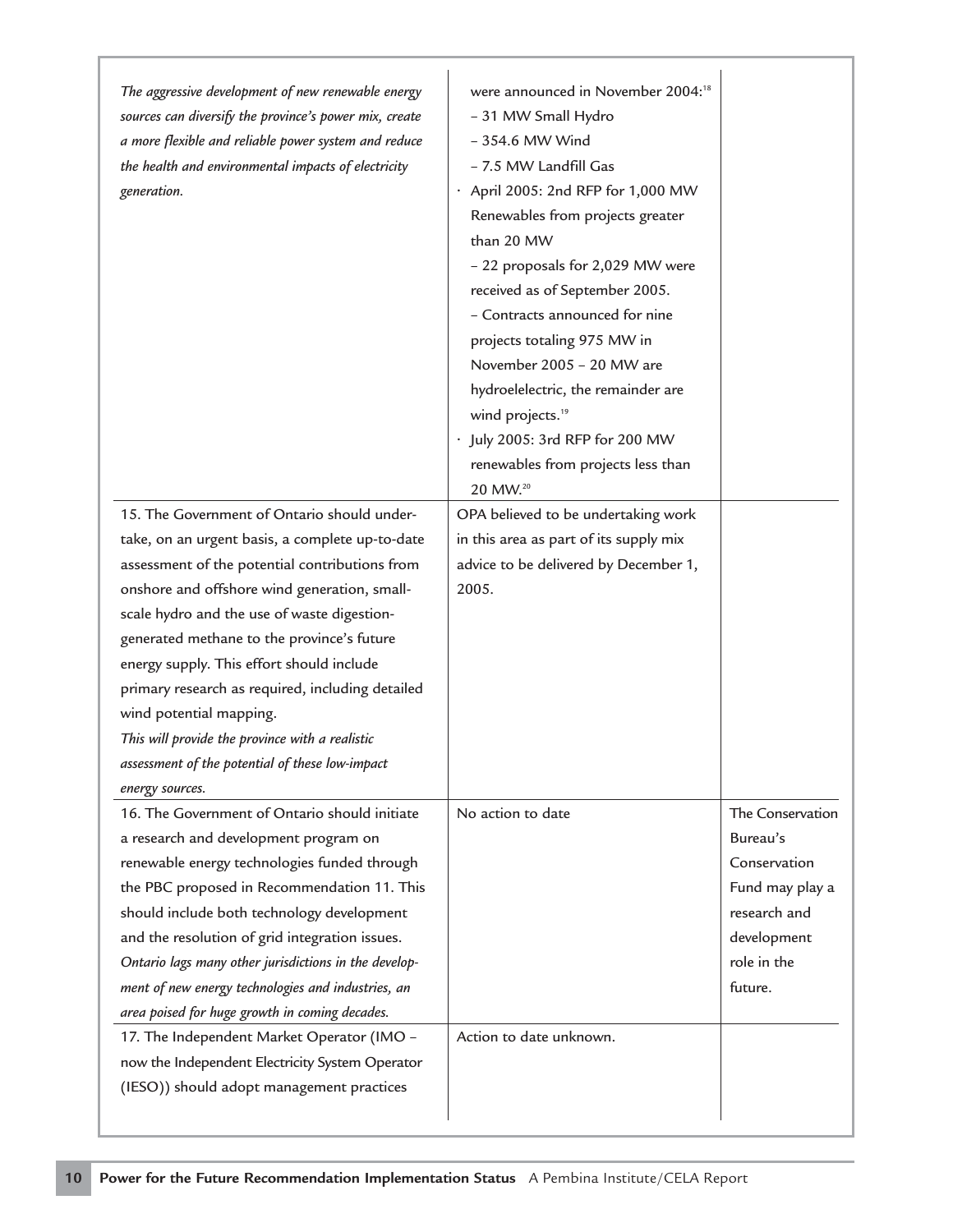| designed to forecast power outputs from wind-<br>power capacity, run-of-river hydro and solar PV<br>systems and be prepared to dispatch hydro<br>storage and existing natural gas facilities as<br>needed to provide base load capacity.<br>This will allow the more effective integration of these<br>power sources into Ontario's electricity system.<br>18. The Government of Ontario should establish<br>and expedite the completion of a consultative<br>process to develop land-use guidelines for the<br>siting of renewable energy generating facilities.<br>Such guidelines can help streamline the siting of new<br>projects while ensuring that environmental impacts<br>are minimized.<br>19. The Government of Ontario should develop | A revised Planning Act Provincial<br>Policy Statement (PPS) came into<br>force in March 2005. The new PPS<br>includes provisions that:<br>· "opportunities for increased energy<br>generation, supply and conservation,<br>including alternative energy and<br>renewable energy systems" should be<br>provided $(s.1.7.1(h))$<br>· "increased energy supply should be<br>promoted by providing opportunities<br>for energy generation facilities to<br>accommodate current and projected<br>needs, and the use of renewable<br>energy systems and alternative energy<br>systems where possible. (s.1.8.2.)<br>· Alternative energy systems and<br>renewable energy systems shall be<br>permitted in settlement areas, rural<br>areas and prime agricultural areas in<br>accordance with provincial and<br>federal requirements. In rural areas<br>and agricultural areas, these systems<br>should be designed and constructed<br>to minimize impacts on agricultural<br>operations." (s.1.8.3.)<br>No action to date. | Additional<br>specific policy<br>guidance may be<br>needed regarding<br>renewable<br>projects. |
|----------------------------------------------------------------------------------------------------------------------------------------------------------------------------------------------------------------------------------------------------------------------------------------------------------------------------------------------------------------------------------------------------------------------------------------------------------------------------------------------------------------------------------------------------------------------------------------------------------------------------------------------------------------------------------------------------------------------------------------------------|-----------------------------------------------------------------------------------------------------------------------------------------------------------------------------------------------------------------------------------------------------------------------------------------------------------------------------------------------------------------------------------------------------------------------------------------------------------------------------------------------------------------------------------------------------------------------------------------------------------------------------------------------------------------------------------------------------------------------------------------------------------------------------------------------------------------------------------------------------------------------------------------------------------------------------------------------------------------------------------------------------------------------|------------------------------------------------------------------------------------------------|
| guidelines, in conjunction with the federal<br>government, for the approval of offshore wind<br>power generation facilities.<br>There is potential for offshore wind generation in the<br>Great Lakes, for example.                                                                                                                                                                                                                                                                                                                                                                                                                                                                                                                                |                                                                                                                                                                                                                                                                                                                                                                                                                                                                                                                                                                                                                                                                                                                                                                                                                                                                                                                                                                                                                       |                                                                                                |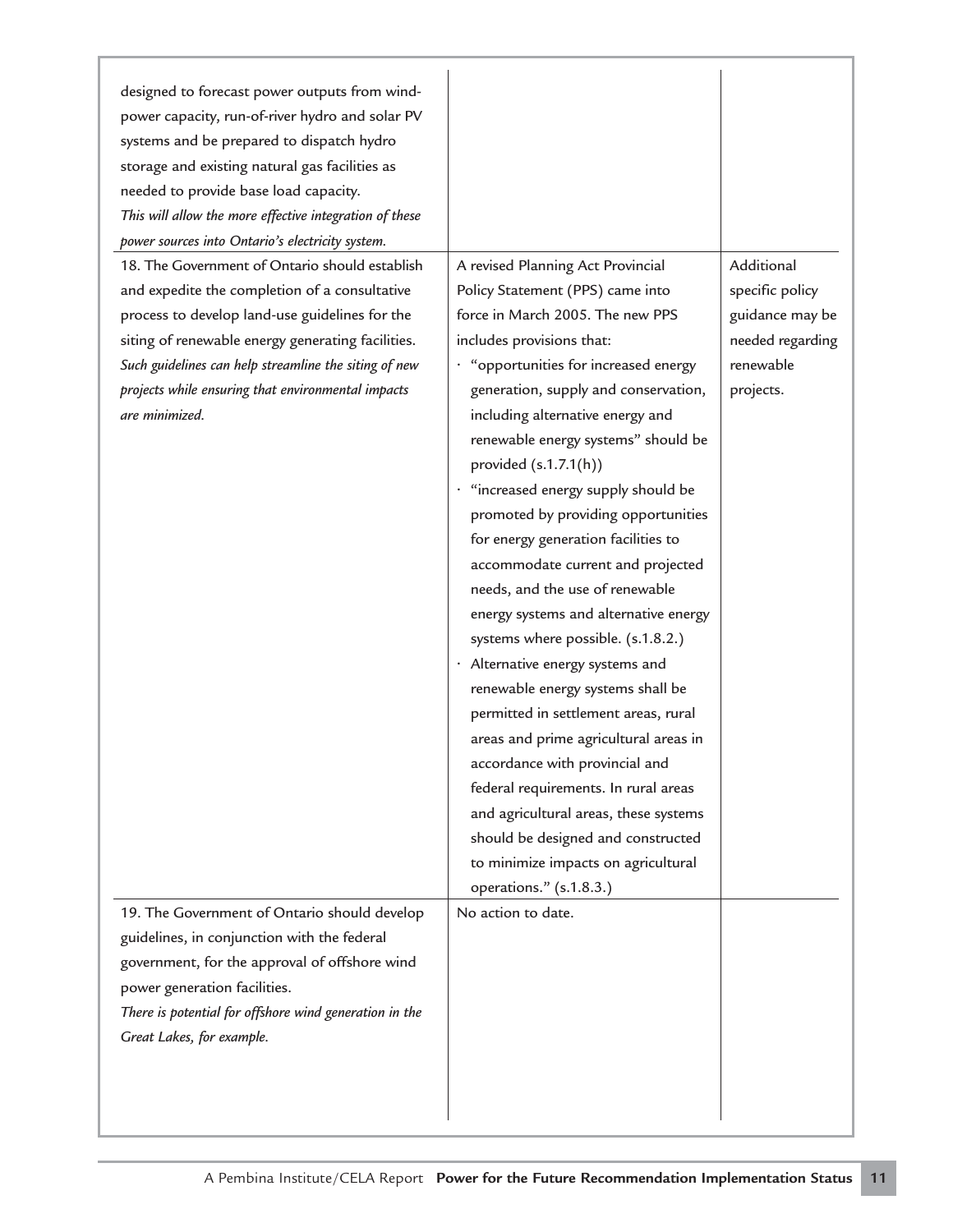20. The Government of Ontario should issue, June 2004: Delays have Delays have through the IMO, a request for proposals for  $RFP$  for 2,500 MW of new generation been encountered long-term base load supply that meets the  $\vert$  and DSM plus 300 MW of renewables  $\vert$  finalizing construction time, cost, reliability, and issued. The issued issued is a contracts and issued. environmental, health, and safety performance | Niagara Tunnel Project Announced. | actually initiating standards of combined-cycle natural gas The Beck 2 expansion project has the construction on generating facilities. example  $\vert$  potential to increase capacity by 194 new supply

The call for proposals should seek to have  $\vert$  MW.<sup>21</sup> Work on the project began in projects. 4,200 MW of new base load supply in place by  $\mid$  September 2005. 2007 and 4,500 MW in place by 2020.

Such an approach would ensure a level playing field | April 2005: *for all generators interested in supplying base load* Announcements re: responses to June *power.* 2004 RFP.<sup>22</sup>

-1,575 MW Gas (two projects Sarnia Lampton) -90 MW Cogen GTAA -10 MW DSM Loblaws

### May 2005

Two additional 280 MW gas projects in Mississauga (560 MW total) announced.<sup>23</sup> The OPA was subsequently directed by the Ministry of Energy to expand these projects to a total of 900 MW.<sup>24</sup> The proponent subsequently withdrew one of the proposed plants.

### June 2005

The Minister of Energy directs OPA to procure up to 1,000 MW combined heat and power, including industrial cogeneration and district energy projects in Western GTA. An RFP is to be released by the OPA in November 2005.

### August 2005

Acceptance of 1st phase bid in which Ontario is a partner regarding development of lower Churchill River in Labrador announced. The project has the long-term potential to provide 945 MW generating capacity for Ontario.<sup>25</sup>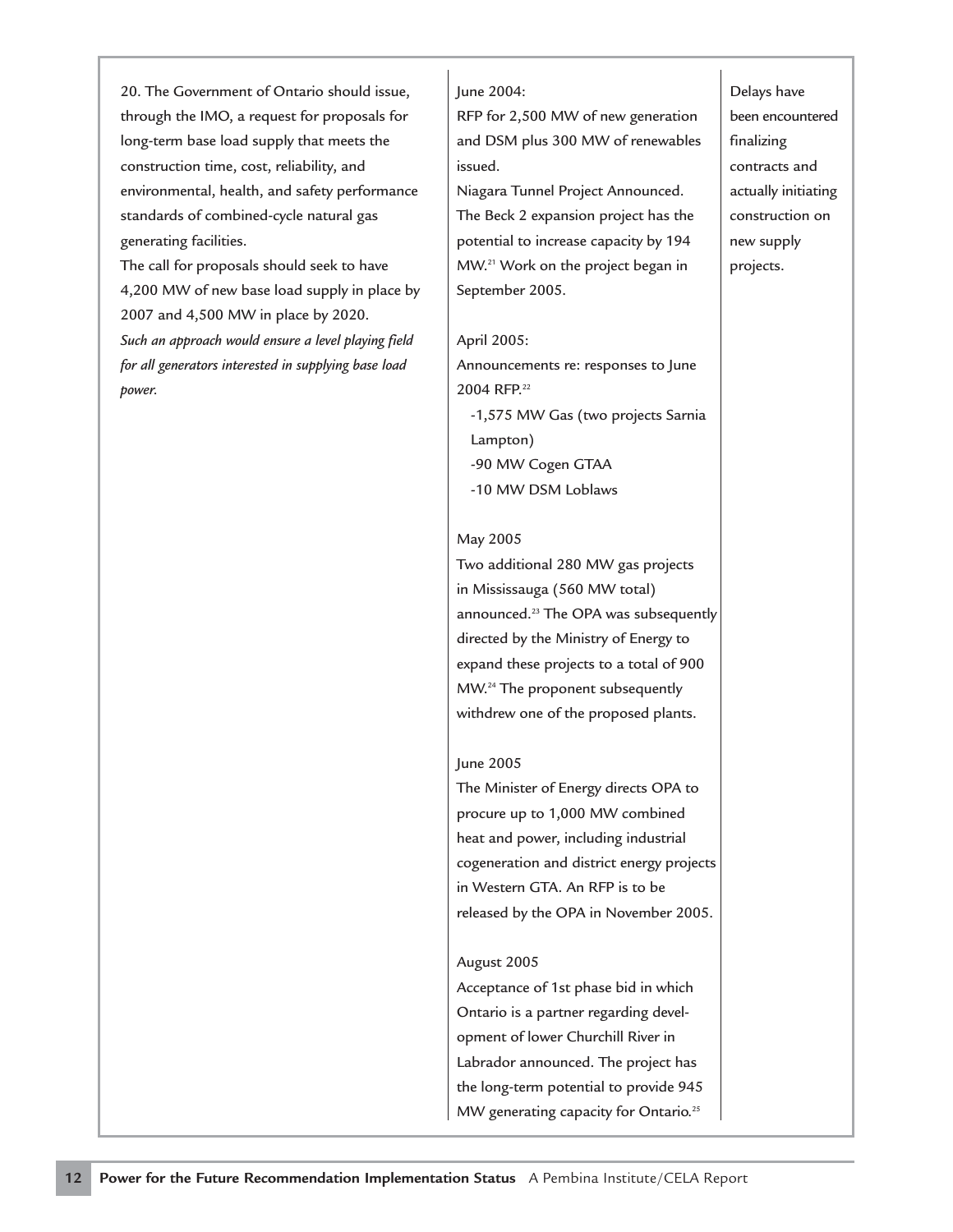| October 2005                           |
|----------------------------------------|
| Ontario-Manitoba Agreement re:         |
| electricity imports announced.         |
| The agreement provides for 150 MW      |
| in imports to Ontario in 2006, to rise |
| to 400 MW by 2009 with transmission    |
| upgrades. Phase 2 (under discussion)   |
| may involve imports of up to 3,000     |
| MW dependent on the construction       |
| of new generating facilities and       |
| transmission infrastructure. An OPA    |
| request for qualifications for 1,000   |
| MW supply in western GTA by 2009       |
| issued. $26$                           |
|                                        |
| November 2005                          |
| OPG is directed to convert the 326 MW  |
| Thunder Bay coal-fired plant to        |
| natural gas. <sup>27</sup>             |
|                                        |

### **Major provincial actions outside of the Power for the Future recommendations.**

The province has taken a number of steps related to electricity demand and supply in addition to those recommended in *Power for the Future*. The key developments have included the following:

- **•** On June 15, 2005 the government announced its intention to extend the deadline for the phase-out of coal-fired generation from the original target date of 2007 to 2009. Specifically, while the Lakeview, Thunder Bay, Atikokan, and Lambton facilities will be retired or converted to natural gas combustion by 2007, the Nanticoke facility will continue in service until 2009.<sup>28</sup>
- **•** On October 17, 2005, the province announced that it had entered into an agreement with Bruce Power to re-start the Bruce A nuclear generating Units 1 and 2 by 2009/2010, refurbish Unit 3, and replace Unit 4's steam generation equipment. Under the agreement Bruce Power:<sup>29</sup>
	- Can pass on up to 75 per cent of its cost overruns on the Unit 1 and 2 refurbishment projects, and up to 100 pre cent of its capital cost increases on the Unit 3 refurbishment to Ontario electricity consumers via the OPA.
- Is guaranteed fixed prices, with inflation indexing, for the power generated at the Bruce facility.
- Is entitled to full reimbursement of all of its reasonably incurred nuclear fuel supply costs at the Bruce A plant.
- In addition, the Bruce facility's decommissioning and waste fuel disposal costs will continue to be covered by OPG. It has been subsequently revealed that the government has directed OPG to reduce the annual rent paid by Bruce Power to OPG for the Bruce facility from \$25 million to \$5 million.<sup>30</sup>

It has been pointed out that the terms of the Bruce Power agreement are dramatically less favourable to the Government of Ontario and electricity ratepayers than recent contracts the province has entered into for natural gas and renewable power.<sup>31</sup>

**•** On November 3, 2005 the Minister of Energy introduced Bill 21, *The Energy Conservation Responsibility Act, 2005*. In addition to a number of provisions related to the implementation of smart metering, the proposed legislation includes provisions for the requirement of energy conservation plans for public sector agencies.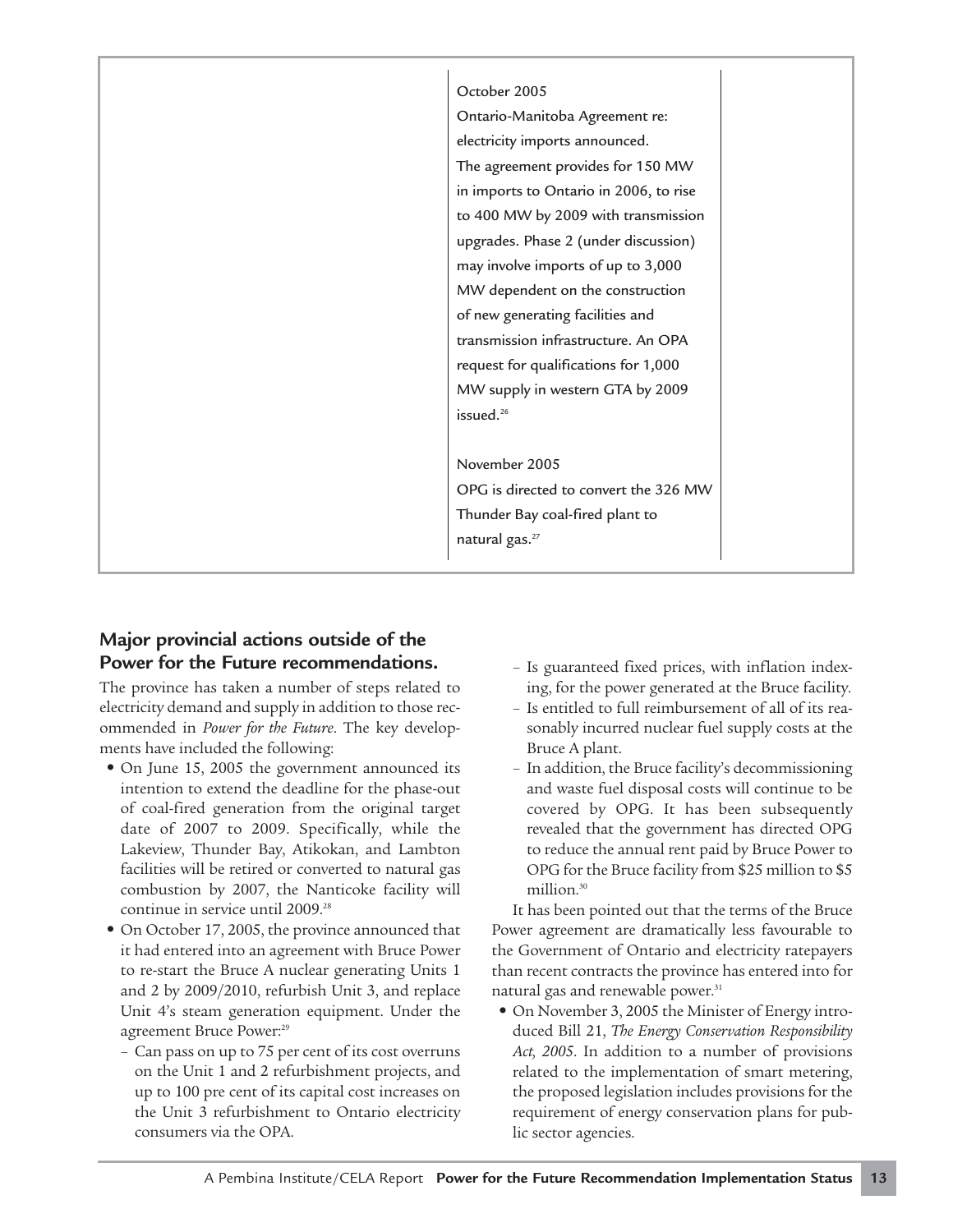### **III. Summary of current status of recommended actions**

The status of the *Power for the Future* recommendations can be classified into four categories:

- **•** Implemented or substantial progress towards implementation
- **•** Partial Implementation or implementation in progress
- **•** Under study or consultation
- **•** No substantial progress.

The status of the recommendations is summarized in the following table.

| Recommendation                                            | <b>Comments</b>                                      |
|-----------------------------------------------------------|------------------------------------------------------|
| Fully implemented/Substantial progress                    |                                                      |
| 5. CDM incentive for LDCs via rate structure.             | It is unclear how many LCDs will actually establish  |
|                                                           | CDM programs. Only nine of 95 have applied for       |
|                                                           | funds for 2006 to date.                              |
| 6. Net metering regulation for small generators.          | Net metering regulation for generators up to         |
|                                                           | 500kw adopted October 2005.                          |
| 18. Clarification of planning policies                    | Additional specific policy guidance may be required  |
| re: renewable energy development.                         | beyond what is contained in the PPS.                 |
| Partial implementation/In progress                        |                                                      |
| 1. Adoption of revised energy efficiency standards        | The only new standards adopted since October         |
| under the Energy Efficiency Act.                          | 2003 were actually initiated by the previous govern- |
|                                                           | ment. Further standards are under study. There is no |
|                                                           | schedule for the overall updating of standards. The  |
|                                                           | Ministry of Energy's current capacity, particularly  |
|                                                           | staffing levels, to undertake a major updating       |
|                                                           | project is doubtful.                                 |
| 4. ENERGY STAR or equivalent labeling of most             | A pilot project on buildings is being developed by   |
| efficient technologies in all sectors and uses.           | Natural Resource Canada. No action on appliances     |
|                                                           | and equipment except gas fireplaces.                 |
| 9. Low income energy efficiency programs.                 | A low-income mandate was not included in the         |
|                                                           | LCD CDM rate incentives, but the OPA was directed    |
|                                                           | to procure 100 MW in savings from low-income         |
|                                                           | and social housing in October 2005.                  |
| 10. Creation of Ontario Sustainable Electricity Authority | A Conservation Bureau and Office of Chief            |
|                                                           | Conservation Officer have been established within    |
|                                                           | the Ontario Power Authority. However, the OPA's      |
|                                                           | overall orientation is strongly towards conventional |
|                                                           | supply.                                              |
|                                                           |                                                      |
|                                                           |                                                      |
|                                                           |                                                      |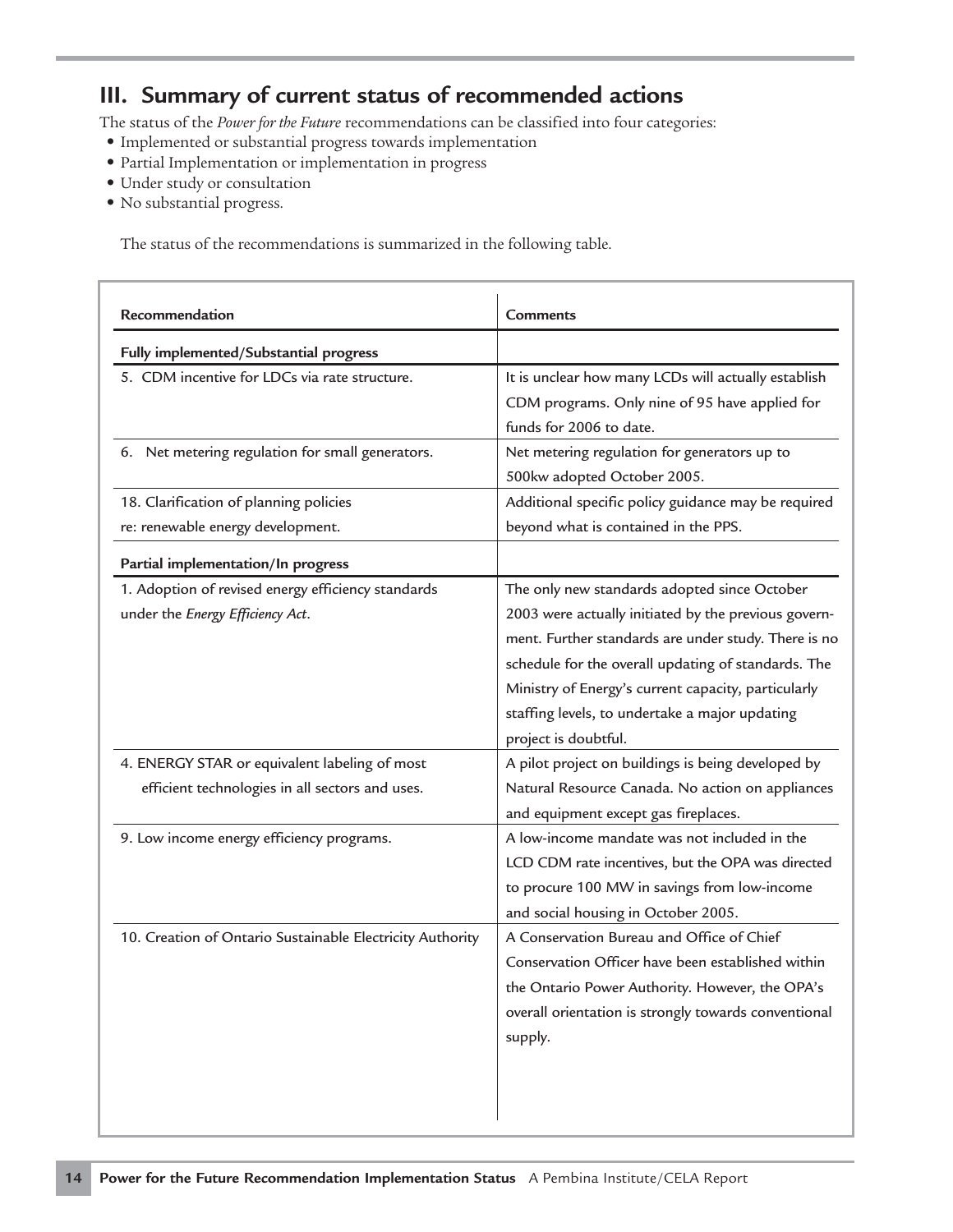| 14. RFPs for renewables with targets of 4,500 MW            | RFPs for 1,500 MW of renewables have been           |
|-------------------------------------------------------------|-----------------------------------------------------|
| by 2010 and 9,800 MW by 2020                                | issued to date, plus approval of the Niagara Tunnel |
|                                                             | Expansion (192 MW). Contracts are in place for      |
|                                                             | 1,348 MW of renewables, principally wind, in        |
|                                                             | response to RFPs.                                   |
| 15. RFPs for 4,200 MW Combined Cycle Natural                | RFPs for 2,500 MW have been issued to date, plus    |
| Gas (CCNG) or equivalent performance new base               | the Thunder Bay conversion directive.               |
| load supply by 2007; 4,500 MW by 2020.                      |                                                     |
|                                                             |                                                     |
| Under study/Consultation                                    |                                                     |
| 3. Planning Act revisions to promote green/energy           | Expected date of introduction of further Planning   |
| efficient building and community design.                    | Act amendments unknown.                             |
| 12. Rate-based demand response measures via                 | Implementation legislation (Bill 21) has only       |
| smart metering                                              | received First Reading to date.                     |
| 6. Standard-offer contracts for small-scale generators.     | Under study by OPA.                                 |
| 15. Assess low-impact renewable supply potential            | Under study by OPA.                                 |
| 17. Intermittent supply grid integration.                   | Status unknown.                                     |
| No substantial progress                                     |                                                     |
| 2. Energy efficiency revision of building code              |                                                     |
| 7. Innovative financing mechanisms for the adoption         |                                                     |
| of energy efficient products and technologies.              |                                                     |
| 8. Kyoto Implementation agreement with federal              | No visible progress.                                |
| government with financing mechanisms.                       |                                                     |
| 11. Public Benefits Charge to finance efficiency measures.  | OPA may be able to access funding for conservation  |
|                                                             | via Bill 100 mechanisms, but no significant action  |
|                                                             | to do so to date.                                   |
| 13. Investigate potential for solar roofs program           |                                                     |
| to help address summer peaks.                               |                                                     |
| 16. Research and development program on                     |                                                     |
| renewable energy technologies.                              |                                                     |
| 19. Clarification of approvals for off-shore wind projects. |                                                     |
|                                                             |                                                     |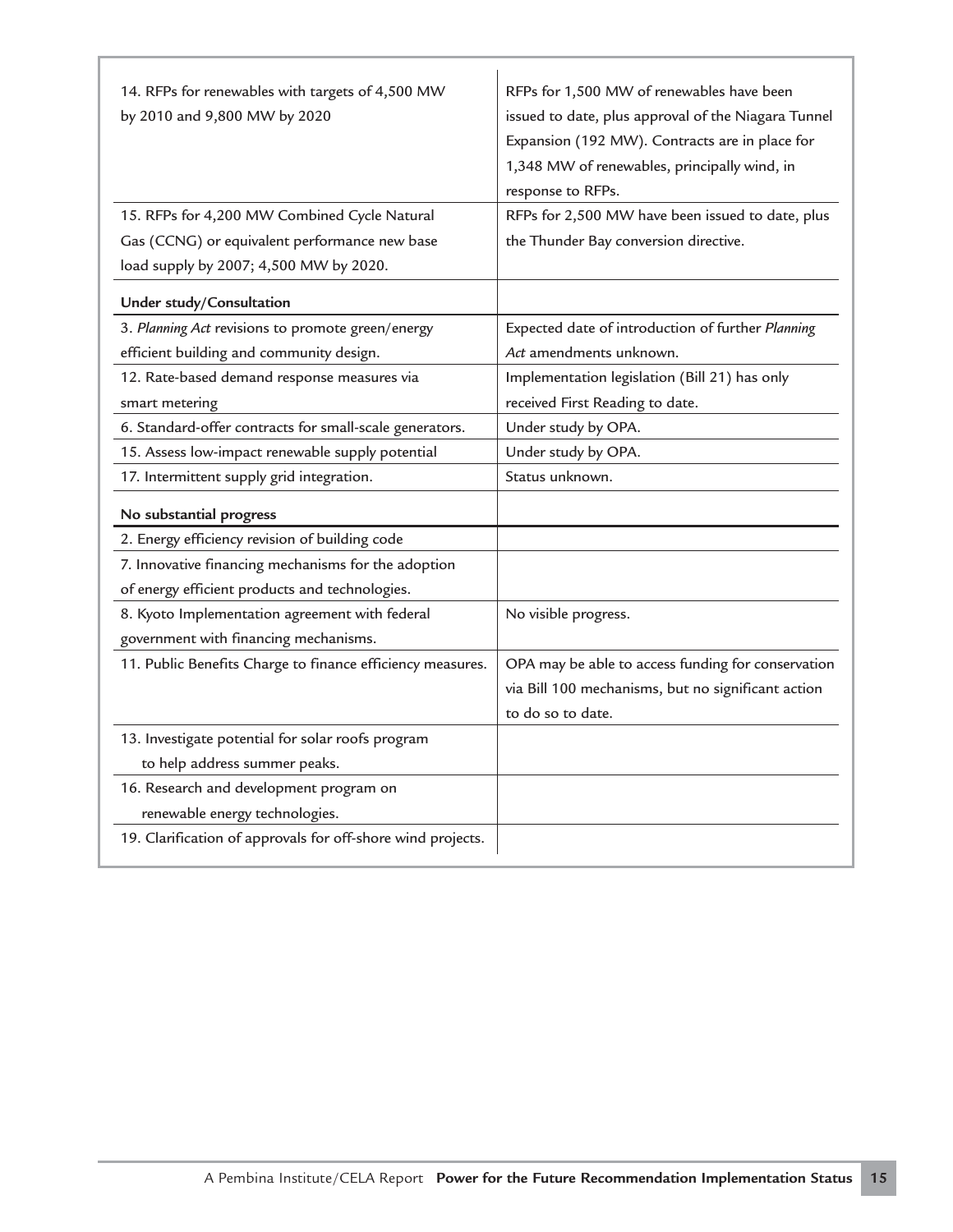### **Discussion and Analysis**

Of the 20 recommendations presented in *Power for the Future*, only three have been substantially implemented to date: the establishment of a CDM incentive mechanism for LDC's; the establishment of net metering rules for small generators; and the clarification of provincial land-use planning policies with respect to renewable energy development. Even within this group of recommendations, it is important to note that it is still unclear to what extent LDCs will establish conservation programs on the basis of the incentive mechanisms.

There has been progress on a number of other *Power for the Future* recommendations, particularly with respect to electricity supply. RFPs and directives have been issued in relation to both renewable energy and more conventional – particularly gas-fired – sources. However, considerable difficulties have been encountered in the finalization of contracts and the actual construction of facilities. The province's total financial commitments to supply side initiatives, including the October 2005 Bruce Power Agreement, have been estimated at \$10.5 billion.<sup>32</sup>

A Conservation Bureau and Office of the Chief Conservation Officer have been created within the Ontario Power Authority. However, the institutional structure adopted through Bill 100 is effectively the reverse of that proposed in *Power for the Future*. *Power for the Future* recommended the establishment of an energy authority with a very strong conservation and sustainability orientation with supply procurement as a sub-component. Instead, Bill 100 established a supply- oriented entity with a relatively small substructure focused on conservation.

Progress on the adoption of updated energy efficiency standards under the *Energy Efficiency Act* has been extremely slow. This is due to a combination of an apparent absence of strong political direction and a lack of adequate resources within the Ministry of Energy to accelerate the standards development process.

A number of key initiatives recommended in *Power for the Future* are at the consultative or study stage. Bill 21, *The Energy Conservation Responsibility Act*, which includes provisions essential to the actual implementation of a "smart metering" program, was only introduced on Nov. 3, 2005. The schedule for the introduction of further amendments to the *Planning Act*, including proposals related to green or energy efficient building and community design, is uncertain. The concept of standard-offer contracts for small generators is under study by the OPA. The larger questions of the overall potential supply contributions from lowimpact renewable energy sources are also under study.

The largest single area of potential for energy efficiency identified in *Power for the Future* was the improvement of building shells and heating as well as ventilation and air conditioning in the commercial/ institutional sector, with potential savings of nearly 30,000 Gwh per year. Unfortunately, there has been no visible progress on revising the Ontario Building Code to help realize this potential with respect to new construction and renovations. Similarly, with the exception of a pilot project on energy efficient buildings led by Natural Resources Canada, there has been almost no progress on improving the labeling of energy efficient technologies in the marketplace.

There is a significant lack of progress in the area of financing mechanisms for CDM activities and programs. A Kyoto Protocol implementation agreement with the federal government, for example, would offer Ontario the opportunity to access substantial federal funding for energy efficiency purposes. However, there has been no apparent progress in this area. Mechanisms established through Bill 100, *The Electricity Restructuring Act*, permit the Ontario Power Authority to raise funds for its operations via surcharges on electricity rates. No significant use has been made of this capacity for conservation purposes to date. Nor has there been any progress on the establishment of a broader public benefits charge to finance conservation programs and activities undertaken by agencies other than the Power Authority or LDCs.

*Power for the Future* identified the establishment of financing mechanisms to permit investments by energy consumers in energy efficient products and technologies, to be paid for out of the resulting savings, as having a major potential to contribute to the rapid adoption of these products and technologies in the marketplace. No progress has been made on such a mechanism to date. In fact, the only significant funding committed for CDM initiatives is the \$163 million made available through the LDC incentives.

Significant gaps also remain with respect to research and development activities. The Conservation Bureau's Conservation Fund initiative is still at a formative stage and the location of broader responsibility for research and development with respect to renewable energy and energy efficiency remains uncertain.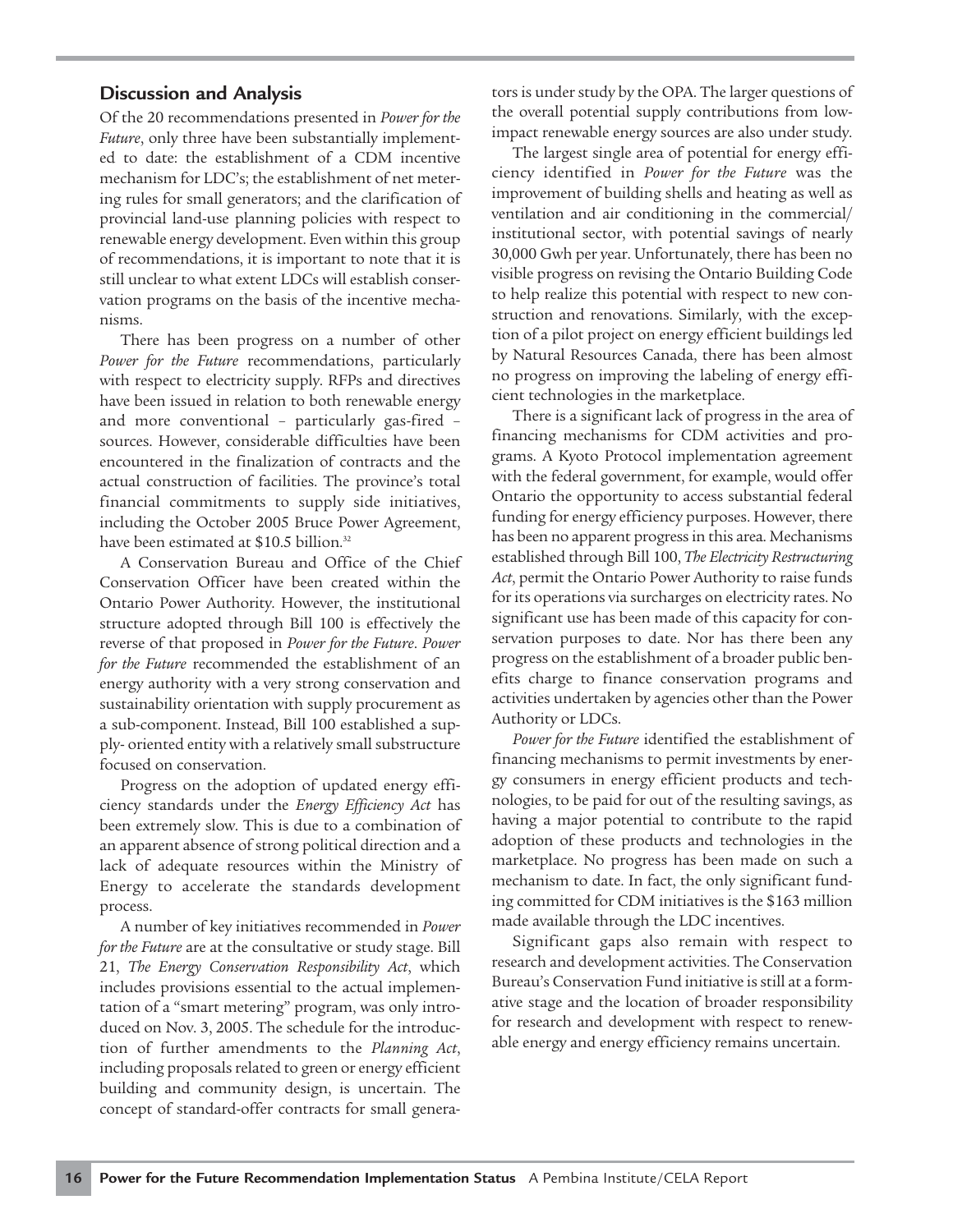### **IV. Conclusions and Recommendations**

In reviewing the province's electricity policy initiatives over the past two years, a number of themes become apparent.

Despite the very large potential in Ontario for costeffective reductions in future electricity demand through energy efficiency measures, the overwhelming emphasis of the government's actions to date have been on the supply side. This supply-side orientation is highlighted by the commitment of an estimated \$10.5 billion to supply initiatives against the \$163 million made available for conservation and efficiency, a dollar-to-dollar ratio of 64:1. The overall situation can be summarized as following:

### **Figure 3:**



The percentage breakdown of supply-side monetary commitments is 50% nuclear, 23% renewables (excluding the Niagara Tunnel Project), and 15% natural gas.

In addition, the government has defined demandside initiatives largely, to date, in terms of demand response, seeking to shift peak loads, rather than reduce overall electricity consumption. This theme is emphasized by the government's high-profile smart metering initiative. Demand response measures may be extremely useful in dealing with periods of extremely high peak demand, but their ultimate potential to improve energy efficiency and reduce energy consumption is limited.

In contrast to the focus on demand response through smart metering, there has been very little action on end-use efficiency. This is despite the fact that end-use efficiency improvements were identified in *Power for the Future* as offering the greatest potential for energy savings. In combination with fuel switching

> and cogeneration, end-use efficiency improvements were found to have the potential to reduce projected consumption by more than 40%, compared to an estimated potential peak demand reduction of 10% via demand response activities.

> The lack of movement on financing mechanisms for demand-side measures beyond the LDC rate incentive is a major gap. At the same time, progress on the use of labeling requirements, energy efficiency standards and building code revisions to improve the energy efficiency of the province's economy has been extremely slow.

> The Institutional arrangements around the actual delivery of conservation programs and research and development activities remain unclear. More generally, even in areas where there has been significant policy progress, such as the LDC rate incentive, program implementation that would result in actual energy savings is at a very preliminary stage. The overall lack of progress on energy efficiency initiatives is particularly remarkable given the government's repeated statements regarding its intention to create a "conservation culture" in Ontario.<sup>33</sup>

The province must significantly accelerate its efforts with respect to energy efficiency and low-impact renewable energy supplies. Rapid action is needed to avoid the economic and environmental risks and costs associated with unnecessary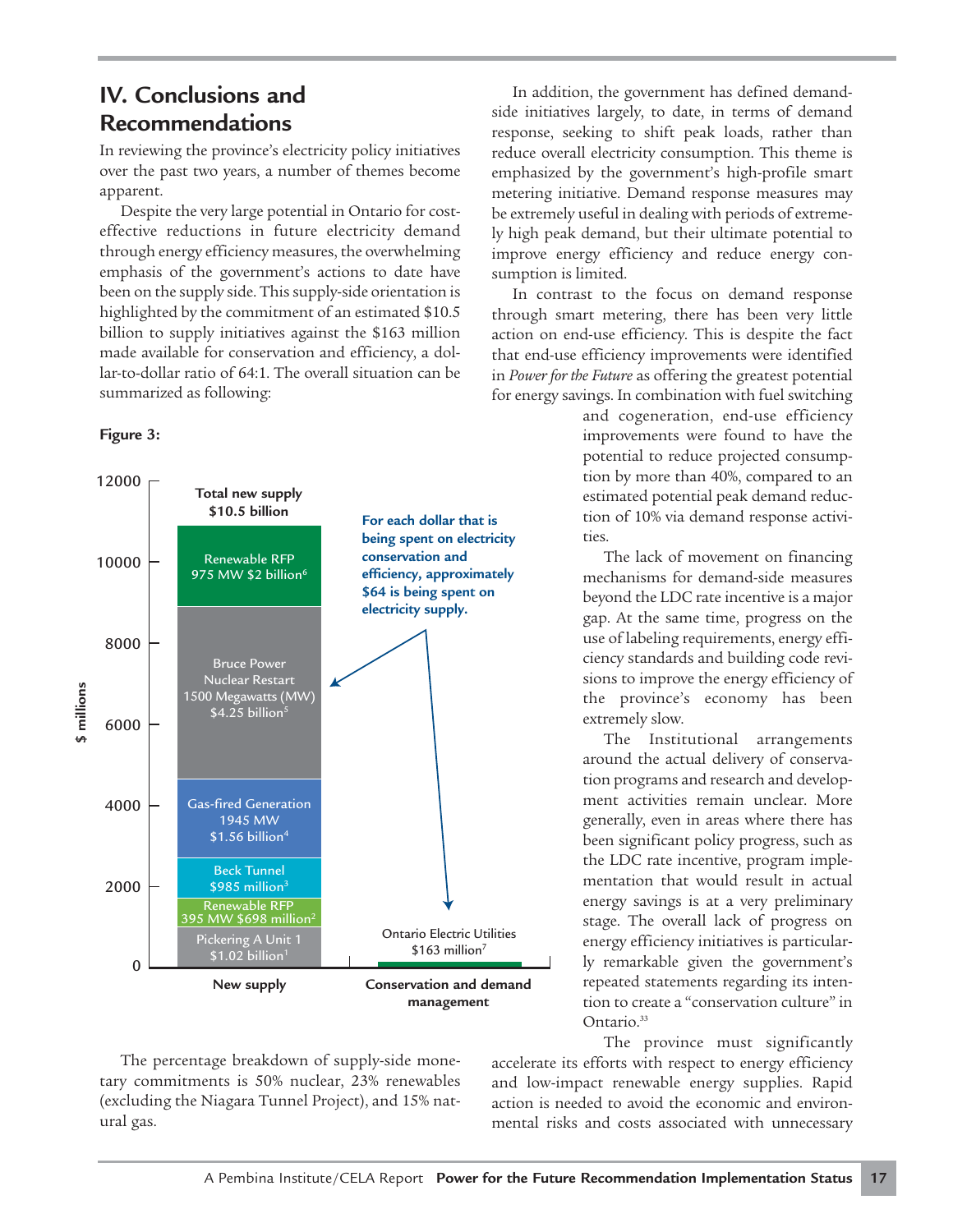future reliance on conventional, non-renewable sources of electricity, particularly fossil fuels and nuclear energy.

### **Recommendations**

### **Energy Efficiency.**

The province should:

- **•** Establish an aggressive schedule for the updating of *Energy Efficiency Act* standards and the provincial Building Code and commit the necessary resources to achieve these outcomes.
- **•** Significantly expand its use of market incentives, including labeling, financial incentives and innovative financing mechanisms for energy efficiency investments.
- **•** Introduce amendments to the *Planning Act* in support of energy efficient building and community design as soon as possible.
- **•** Expand the financial base for CDM programs through a combination of:
	- OPA rate mechanisms
	- The application of a general public benefits charge to electricity rates
- Accessing federal funding via a Kyoto Protocol implementation agreement.
- **•** Clarify institutional roles in program design and delivery.

### **Low Impact Renewable Energy.**

The province should:

- **•** Accelerate the development and implementation of standard-offer contract arrangements for small renewable energy and cogeneration projects.
- **•** Resolve technical grid integration issues for smallscale and intermittent supply.

### **Conclusion**

A failure to make significant progress on energy efficiency and low-impact renewable energy sources will leave the province with few options other than the pursuit of expensive new and/or refurbished conventional sources of electricity. The October 2005 Bruce Power Agreement demonstrates the extent of the potential risks and costs to Ontario electricity ratepayers and taxpayers associated with that path. A more environmentally and economically sustainable vision needs to define the province's energy future.